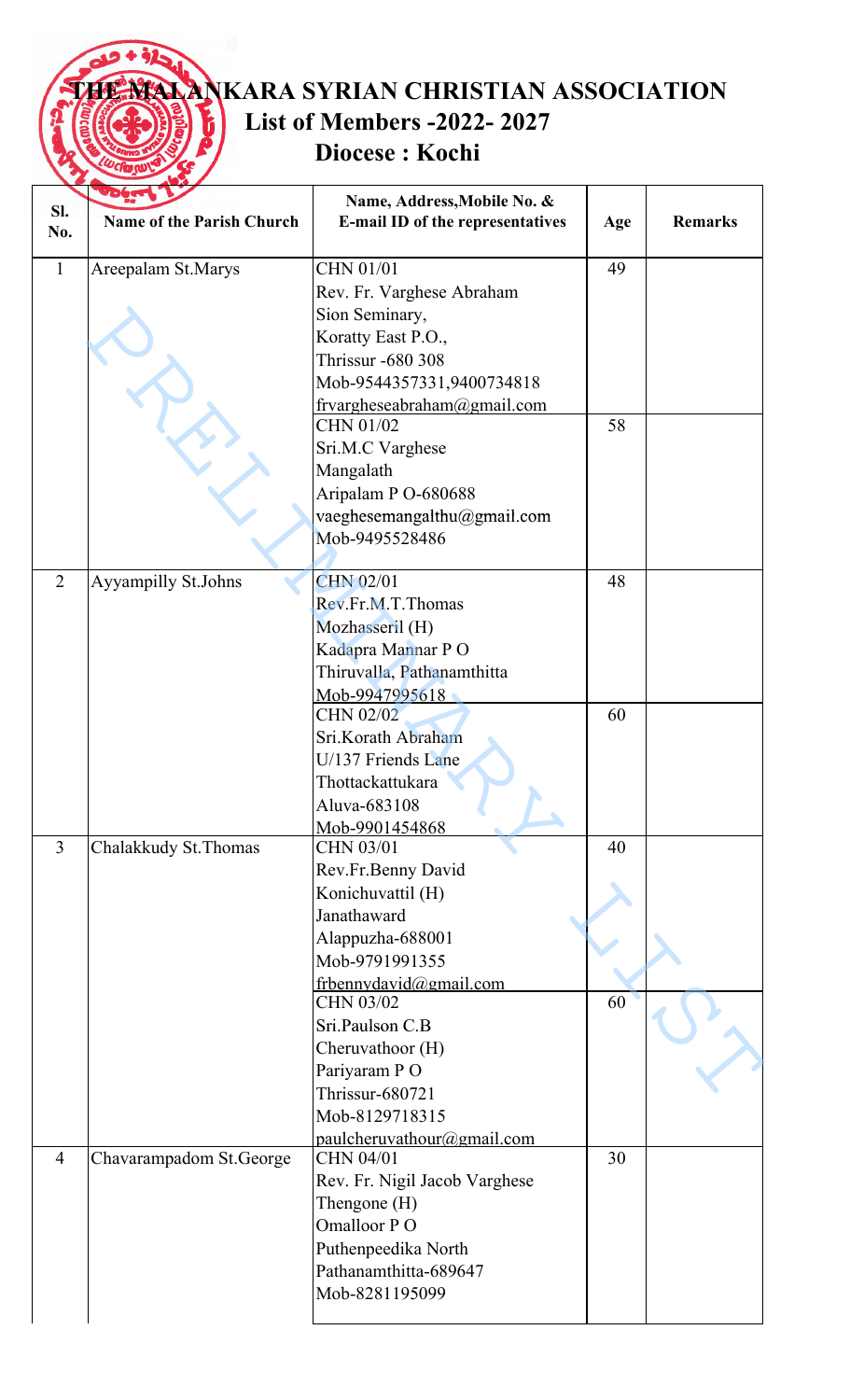|   |                        | <b>CHN 04/02</b>              | 60 |  |
|---|------------------------|-------------------------------|----|--|
|   |                        | Sri.T.S.Poulose               |    |  |
|   |                        | Thayikkatt (H)                |    |  |
|   |                        | Koottala PO                   |    |  |
|   |                        | Chavarampadam-680652          |    |  |
|   |                        | Mob-9495421590                |    |  |
|   |                        | CHN 04/03                     | 66 |  |
|   |                        | Sri.T.M.George                |    |  |
|   |                        | Thooliyakulangara (H)         |    |  |
|   |                        | Mulayam PO                    |    |  |
|   |                        | Chavarampadom-680751          |    |  |
|   |                        | Mob-6238988475                |    |  |
| 5 | Chembukkavu St. Thomas | CHN 05/01                     | 55 |  |
|   |                        | Rev.Fr. K.Y.Chacko            |    |  |
|   |                        | Kunnuparambil (H)             |    |  |
|   |                        | Poovanthuruthu PO             |    |  |
|   |                        | Kottayam -686012              |    |  |
|   |                        | Mob-9447085545                |    |  |
|   |                        |                               |    |  |
|   |                        | CHN 05/02                     |    |  |
|   |                        | Sri.P.J.Alexander             |    |  |
|   |                        | Pulichimamoottil (H)          |    |  |
|   |                        | TCV/930, Surya Gardens        |    |  |
|   |                        | Chembukavu, Thrissur-680020   |    |  |
|   |                        | Mob-9446146931                |    |  |
|   |                        | <b>CHN 05/03</b>              | 72 |  |
|   |                        | Sri.K.M.David                 |    |  |
|   |                        | Kollannur (H)                 |    |  |
|   |                        | Thavoos Lane                  |    |  |
|   |                        | <b>Mission Quarters</b>       |    |  |
|   |                        | Thrissur-680001               |    |  |
|   |                        | Mob-9447150150                |    |  |
|   |                        | CHN 05/04                     | 60 |  |
|   |                        | Dr.E.K.Kurain                 |    |  |
|   |                        | Enchakattu Chalunkal          |    |  |
|   |                        | Panachakom Road               |    |  |
|   |                        | Mannuthy PO                   |    |  |
|   |                        | Thrissur-680651               |    |  |
|   |                        | Mob-9447614627                |    |  |
| 6 | Cherai St.Marys        | CHN 06/01                     | 51 |  |
|   |                        | Rev.Fr. Biju Aby Mathews      |    |  |
|   |                        | 4 C, "The Atria", Perumanoor, |    |  |
|   |                        | Thevara, Kochi 682 015.       |    |  |
|   |                        | Mob-9847544477                |    |  |
|   |                        | bijuabymathews1777@gmail.com  |    |  |
|   |                        |                               |    |  |
|   |                        | CHN 06/02                     | 66 |  |
|   |                        | Sri.M.G.Paul                  |    |  |
|   |                        | Mularickal (H)                |    |  |
|   |                        | K.M.K Junction                |    |  |
|   |                        | North Parur-683513            |    |  |
|   |                        | Mob-9447607318                |    |  |
|   |                        | mgpaul 107@gmail.com          |    |  |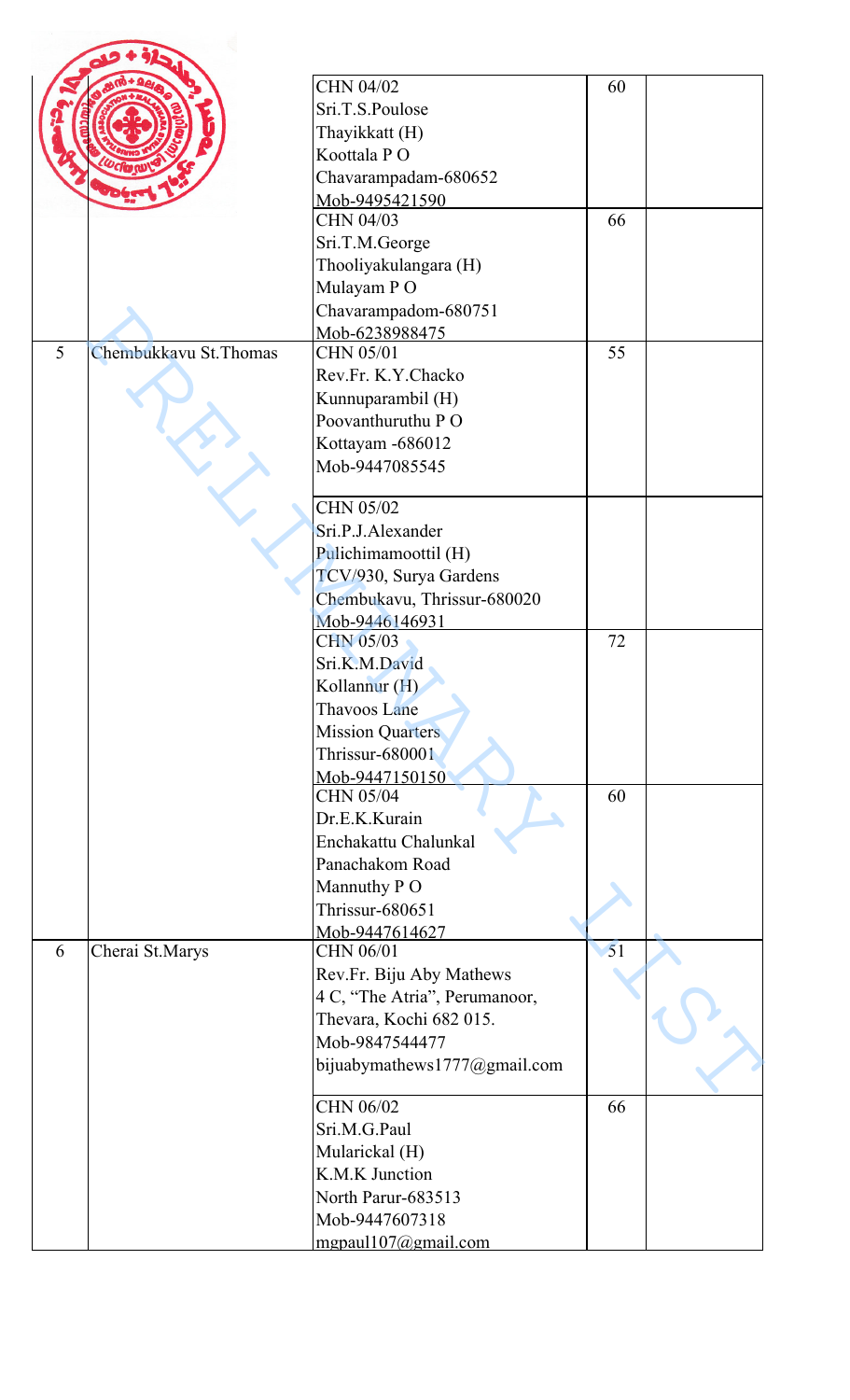|   | Auvannamannu St.George | CHN 07/01<br>Rev. Fr. Geevarghese Jacob<br>Mylackappillil (H)<br>S.Puram P O, Kurichy<br>Kottayam -686532                                                             | 61 |  |
|---|------------------------|-----------------------------------------------------------------------------------------------------------------------------------------------------------------------|----|--|
|   |                        | Mob-9947939865<br>8848930265<br>geevarghesejacob2@gmail.com                                                                                                           |    |  |
|   |                        | <b>CHN 07/02</b><br>Sri.M.M.Paul<br>Mekkattil (H)<br>Vazhukkumpara<br>Chuvannamannu PO<br>Thrissur-680652<br>Mob-9388557694                                           | 61 |  |
|   |                        | mekkattilpaul@gmail.com<br>CHN 07/03<br>Sri.Shibu Varghese<br>Mamala (H)<br>Pattikkad PO<br>Pattikkad, Thrissur-680652<br>Mob-9446585427<br>shibumamala1975@gmail.com | 46 |  |
|   |                        | <b>CHN 07/04</b><br>Sri.K.P.Ouseph<br>Kavanakudiyil (H)<br>Pattikad P O-680652<br>Thrissur<br>Mob-9846343835<br>$k$ pouseph $59$ @gmail.com                           | 63 |  |
| 8 | Elamkulam St.Gregorios | <b>CHN 08/01</b><br>Rev.Fr. Job Davis<br>Kanjirathinkal House,<br>St. Vincent Convent Road,<br>Palarivattom, Kochi 682 025.<br>Mob-9447775950                         | 39 |  |
|   |                        | deepujobdavis@gmail.com<br>CHN 08/02<br>Sri.Daniel C John<br>Chalappurathil (H)<br>Thottathiparambu Road<br>Maradu PO                                                 | 61 |  |
|   |                        | Kochi-682304<br>Mob-9847105250<br>danielciohn@gmail.com<br><b>CHN 08/03</b><br>Sri.Koshy Iype                                                                         | 59 |  |
|   |                        | Nalloochira, 37/1741<br>K.Murali raod<br>Elamkulam<br>Kaloor P O, Kochi-682017<br>Mob-9447202033                                                                      |    |  |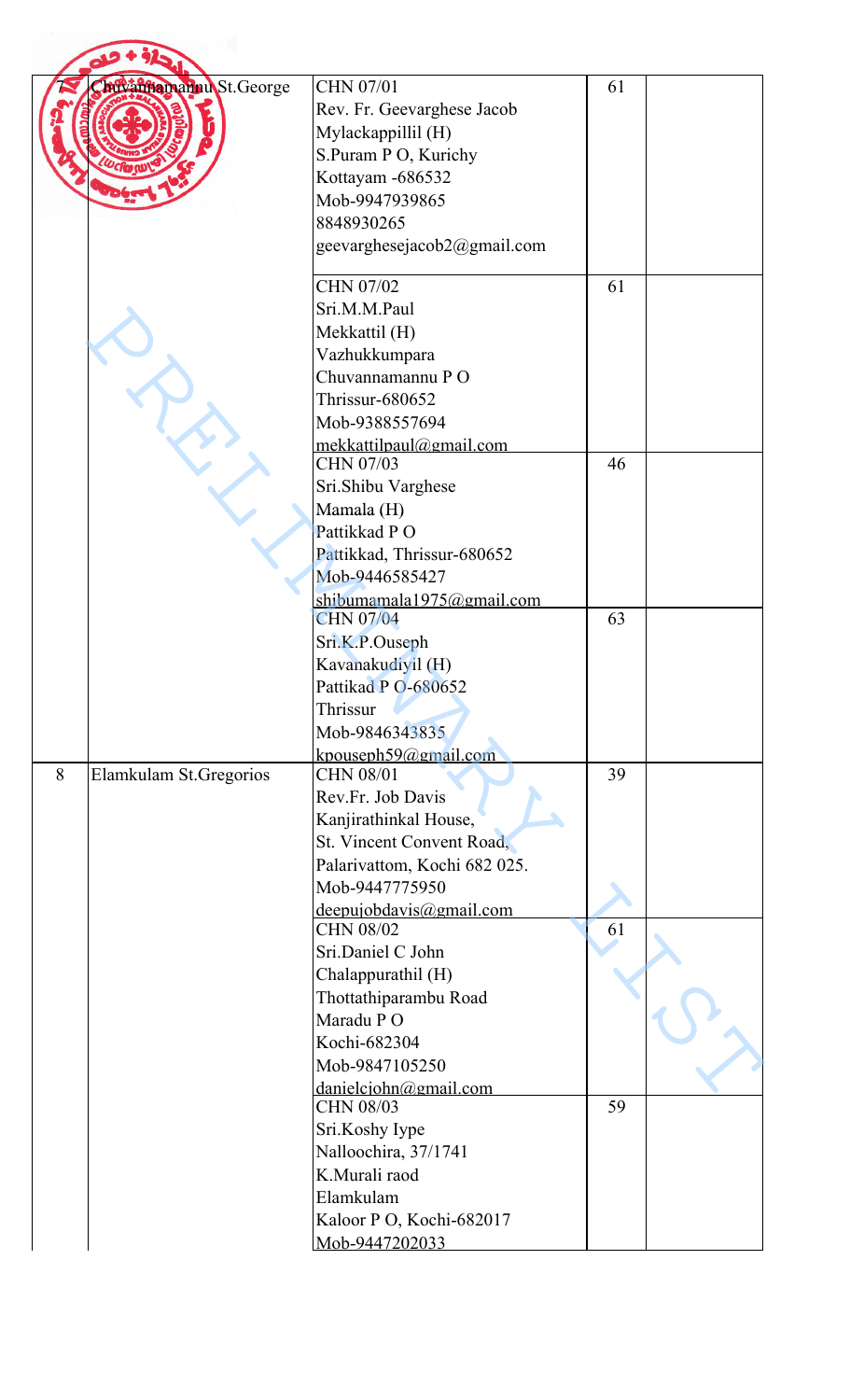| <b>CHN 08/04</b><br>60<br>Sri.Mathew K.K<br>Elangimattom (H)<br>Kadavanthra, Kochi-20<br>Mob-9447825833,9895025833<br>mathewealangimattom@gmail.com<br>CHN 08/05<br>61<br>Sri.Mathew Koshy Muthalay<br>1B1 Star Retreat<br>lane No 34<br>Janatha Road<br>Vyttila, Kochi-19<br>Mob-9446431300<br>mathewmuthalaly20@gmail.com<br>Ernakulam St.Marys<br>9<br>CHN 09/01<br>36<br>Cathedral<br>Rev.Fr.Daniel Thomas (Tiju)<br>St.Mary's Orthodox Cathedral,<br>Park Avenue, Kochi -682 011<br>Mob-9400759899<br>tijukdaniel@gmail.com<br>CHN 09/02<br>56<br>Sri.M.U.Thankachen (Timu)<br>Mullankunnel (H)<br>69/1563, Cemitry North End<br>Chittoor Raod-682018<br>Mob-9895569153<br>fashiomopticals99@yahoo.co.in<br>CHN 09/03<br>46<br>Sri.Joy Varghese<br>H No-4, Akkal, EMS rd<br>Injakkal, Maradu<br>Kochi-682304<br>Mob-8589819333<br>iamriov2016@gmail.com<br>CHN 09/04<br>73<br>Sri.C.K.Thomas<br>No-34, K.V.Colony<br>Panampilly Nagar<br>Cochin-682036<br>Mob-9633338973<br>thomas.c.koshy@gmail.com<br>CHN 09/05<br>59<br>Sri.Roy P George<br>Panikanthara<br>Near St. Thomas Orthodox church<br>V.T.Road, Kochin-682015 |  |                |  |
|--------------------------------------------------------------------------------------------------------------------------------------------------------------------------------------------------------------------------------------------------------------------------------------------------------------------------------------------------------------------------------------------------------------------------------------------------------------------------------------------------------------------------------------------------------------------------------------------------------------------------------------------------------------------------------------------------------------------------------------------------------------------------------------------------------------------------------------------------------------------------------------------------------------------------------------------------------------------------------------------------------------------------------------------------------------------------------------------------------------------------------|--|----------------|--|
|                                                                                                                                                                                                                                                                                                                                                                                                                                                                                                                                                                                                                                                                                                                                                                                                                                                                                                                                                                                                                                                                                                                                |  |                |  |
|                                                                                                                                                                                                                                                                                                                                                                                                                                                                                                                                                                                                                                                                                                                                                                                                                                                                                                                                                                                                                                                                                                                                |  |                |  |
|                                                                                                                                                                                                                                                                                                                                                                                                                                                                                                                                                                                                                                                                                                                                                                                                                                                                                                                                                                                                                                                                                                                                |  |                |  |
|                                                                                                                                                                                                                                                                                                                                                                                                                                                                                                                                                                                                                                                                                                                                                                                                                                                                                                                                                                                                                                                                                                                                |  |                |  |
|                                                                                                                                                                                                                                                                                                                                                                                                                                                                                                                                                                                                                                                                                                                                                                                                                                                                                                                                                                                                                                                                                                                                |  |                |  |
|                                                                                                                                                                                                                                                                                                                                                                                                                                                                                                                                                                                                                                                                                                                                                                                                                                                                                                                                                                                                                                                                                                                                |  |                |  |
| roypgeorge2001@gmail.com                                                                                                                                                                                                                                                                                                                                                                                                                                                                                                                                                                                                                                                                                                                                                                                                                                                                                                                                                                                                                                                                                                       |  | Mob-9946028544 |  |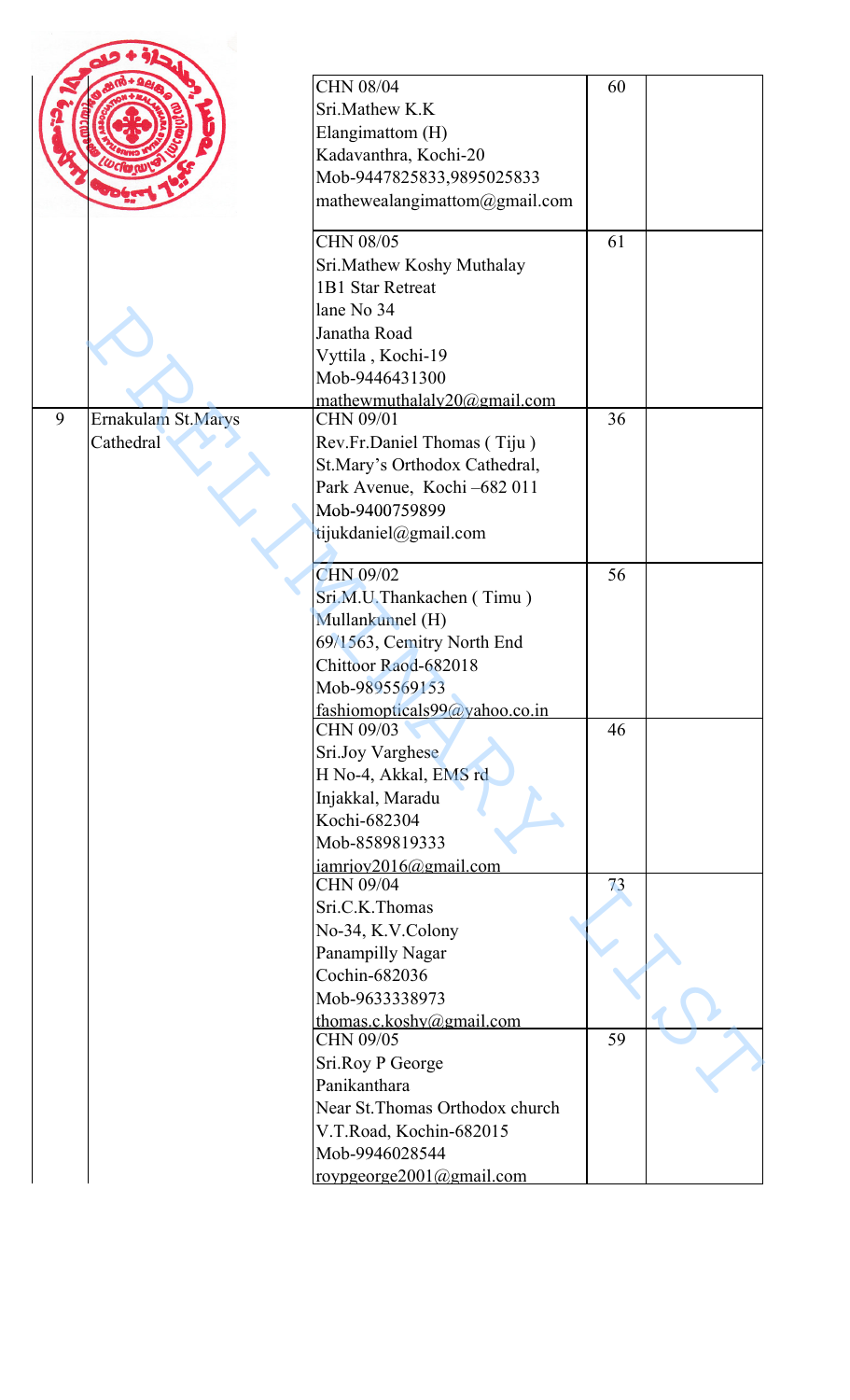|    |                           | CHN 09/06                               | 67 |  |
|----|---------------------------|-----------------------------------------|----|--|
|    |                           | Dr.K.Poulose Jacob                      |    |  |
|    |                           | Kizhakkeattathu                         |    |  |
|    |                           | Karikamuri                              |    |  |
|    |                           | <b>Cross Raod</b>                       |    |  |
|    |                           | Cochin-682011                           |    |  |
|    |                           | Mob-9847123534                          |    |  |
|    |                           | kpi010@gmail.com<br>CHN 09/07           | 41 |  |
|    |                           | Sri.Kurian Abraham                      |    |  |
|    |                           | Thaliyachira Edathamara                 |    |  |
|    |                           | 84, Girinagar                           |    |  |
|    |                           | Kochi-682020                            |    |  |
|    |                           | Mob-9895599122                          |    |  |
|    |                           | k.abraham@edathamara.com                |    |  |
|    |                           | <b>CHN 09/08</b>                        | 67 |  |
|    |                           | Sri.Charley Simon P                     |    |  |
|    |                           | Pullikottil                             |    |  |
|    |                           | Link Park                               |    |  |
|    |                           | P.J.Antony Road                         |    |  |
|    |                           | Kochi-682012                            |    |  |
|    |                           | Mob-9446489430                          |    |  |
|    |                           | charlevsimon54@gmail.com                |    |  |
| 10 | Fort Kochi St.Peters& St. | <b>CHN 10/01</b>                        | 33 |  |
|    | Pauls                     | Rev.Fr. Paul George                     |    |  |
|    |                           | M.M.Carmel Mount                        |    |  |
|    |                           | Poomala PO, Chengannur                  |    |  |
|    |                           | Alappuzha-689520                        |    |  |
|    |                           | Mob-9539697370                          |    |  |
|    |                           | $paul. george(a)gmail.com$<br>CHN 10/02 | 67 |  |
|    |                           | Sri.Varghese A.O                        |    |  |
|    |                           | Azhickal (H)                            |    |  |
|    |                           | Kazhumuttu, Thoppumpady                 |    |  |
|    |                           | Cochin-682005                           |    |  |
|    |                           | Mob-8606196300                          |    |  |
|    |                           | $v$ roonis $12@g$ mail.com              |    |  |
|    |                           | CHN 10/03                               | 40 |  |
|    |                           | Sri. Vijoy V George                     |    |  |
|    |                           | Valiya Veettil, H.No-14/166             |    |  |
|    |                           | Chullickal                              |    |  |
|    |                           | Cochin-682005                           |    |  |
|    |                           | Mob-9895166060                          |    |  |
|    |                           | vijoyvgeorge@gmail.com                  |    |  |
| 11 | Irinjalakkuda St. Marys   | <b>CHN 11/01</b>                        | 48 |  |
|    |                           | Rev.Fr. A.J. Abraham                    |    |  |
|    |                           | Akkalkizhakkethil House,                |    |  |
|    |                           | Maneed P.O., Piravom,                   |    |  |
|    |                           | Ernakulam 686 664.                      |    |  |
|    |                           | Mob-9847393100                          |    |  |
|    |                           |                                         |    |  |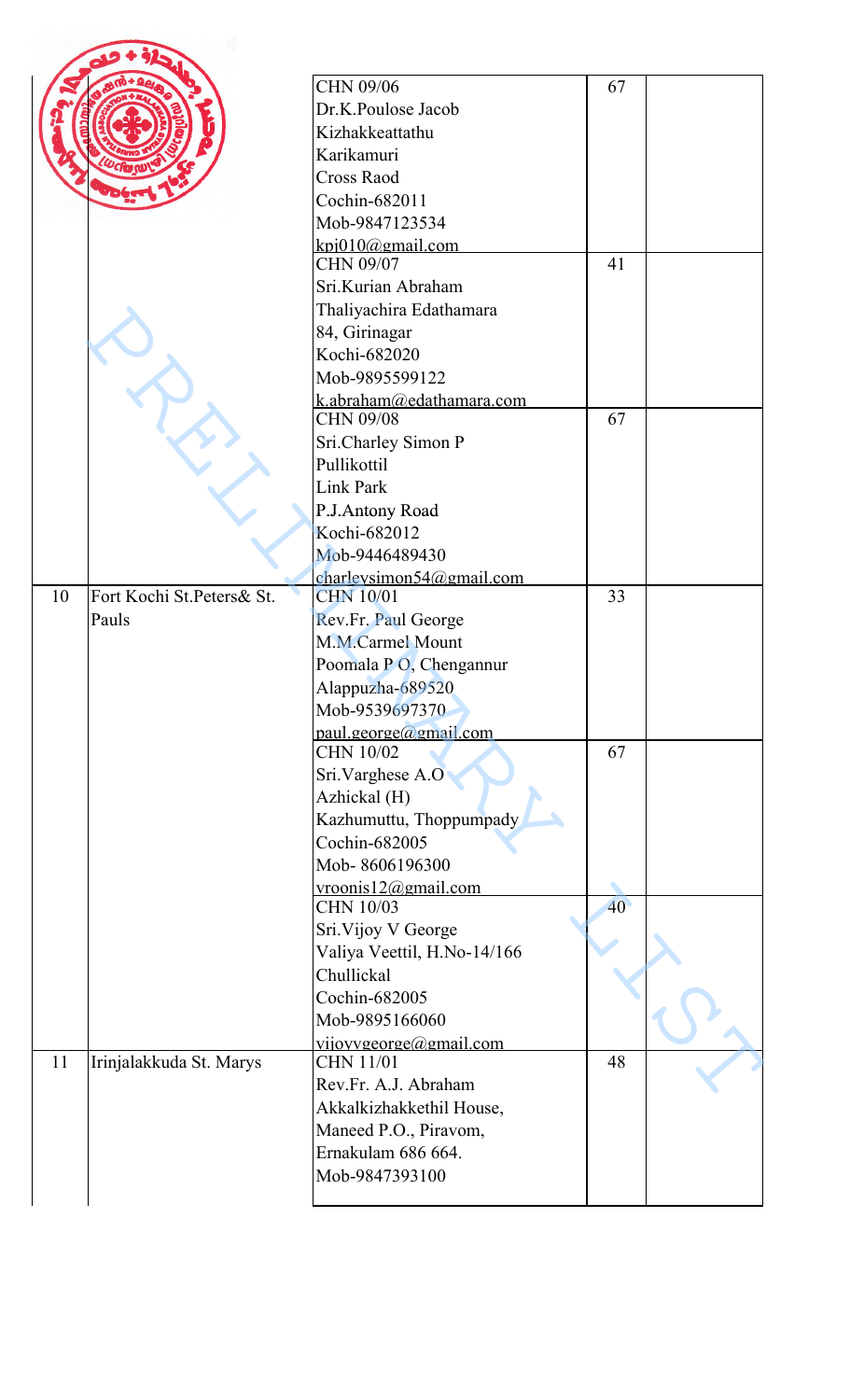|    |                            | <b>CHN 11/02</b>              | 59 |  |
|----|----------------------------|-------------------------------|----|--|
|    |                            | Sri.Anthrayose K.K            |    |  |
|    |                            |                               |    |  |
|    |                            | Panamthanam (H)               |    |  |
|    |                            | Chench Raod                   |    |  |
|    |                            | Madayilkonam PO               |    |  |
|    |                            | Thrissur-680712               |    |  |
|    |                            | Mob-9744663311                | 52 |  |
| 12 | Kanaikode St.Marys         | <b>CHN 12/01</b>              |    |  |
|    |                            | Rev. Fr. Geo George Mattummel |    |  |
|    |                            | Karmel Mount, Kandanadu P.O., |    |  |
|    |                            | Ernakulam 682 305             |    |  |
|    |                            | Mob-9947092294                |    |  |
|    |                            | <b>CHN 12/02</b>              | 47 |  |
|    |                            | Sri.Saju Mathai               |    |  |
|    |                            | Madathimalayil                |    |  |
|    |                            | Edakkattuvayal,               |    |  |
|    |                            | Ernakulam-682813              |    |  |
|    |                            | Mob-9447453095                |    |  |
|    |                            | <b>CHN 12/03</b>              | 59 |  |
|    |                            | Sri.Joy Jacob                 |    |  |
|    |                            | Ambadiyil                     |    |  |
|    |                            | Edakkattuvayal PO             |    |  |
|    |                            | Arakunnam, Ernakulam-682313   |    |  |
|    |                            | Mob-9446219957                |    |  |
|    |                            | <b>CHN 12/04</b>              | 63 |  |
|    |                            | Sri.Paul V Seethakunnel       |    |  |
|    |                            | Seethakunnel (H)              |    |  |
|    |                            | Mulanthuruthy PO              |    |  |
|    |                            | Ernakulam-682314              |    |  |
|    |                            | Mob-9446219034                |    |  |
| 13 | Kanjiramattom St.Ignatious | <b>CHN 13/01</b>              | 43 |  |
|    |                            | Rev. Fr. John Zachariah       |    |  |
|    |                            | Emmanuel Nilayam,             |    |  |
|    |                            | Pazhoor P.O., Ezhuppuram,     |    |  |
|    |                            | Ernakulam 686 664.            |    |  |
|    |                            | Mob-9961301671                |    |  |
|    |                            |                               |    |  |
|    |                            | <b>CHN 13/02</b>              | 24 |  |
|    |                            | Sri.Jithin John               |    |  |
|    |                            | Pulimoottil                   |    |  |
|    |                            | Kanjiramattom                 |    |  |
|    |                            | Ernakulam-682315              |    |  |
|    |                            | Mob-9496276463                |    |  |
| 14 | Kannara St.George          | <b>CHN 14/01</b>              | 30 |  |
|    |                            | Rev. Fr. Merbin Gee Jose      |    |  |
|    |                            | Thanuvelil (H)                |    |  |
|    |                            | Arattupuzha PO                |    |  |
|    |                            | Pathanamthitta-689123         |    |  |
|    |                            | Mob-7796456252                |    |  |
|    |                            | merbi1991@gmail.com           |    |  |
|    |                            |                               |    |  |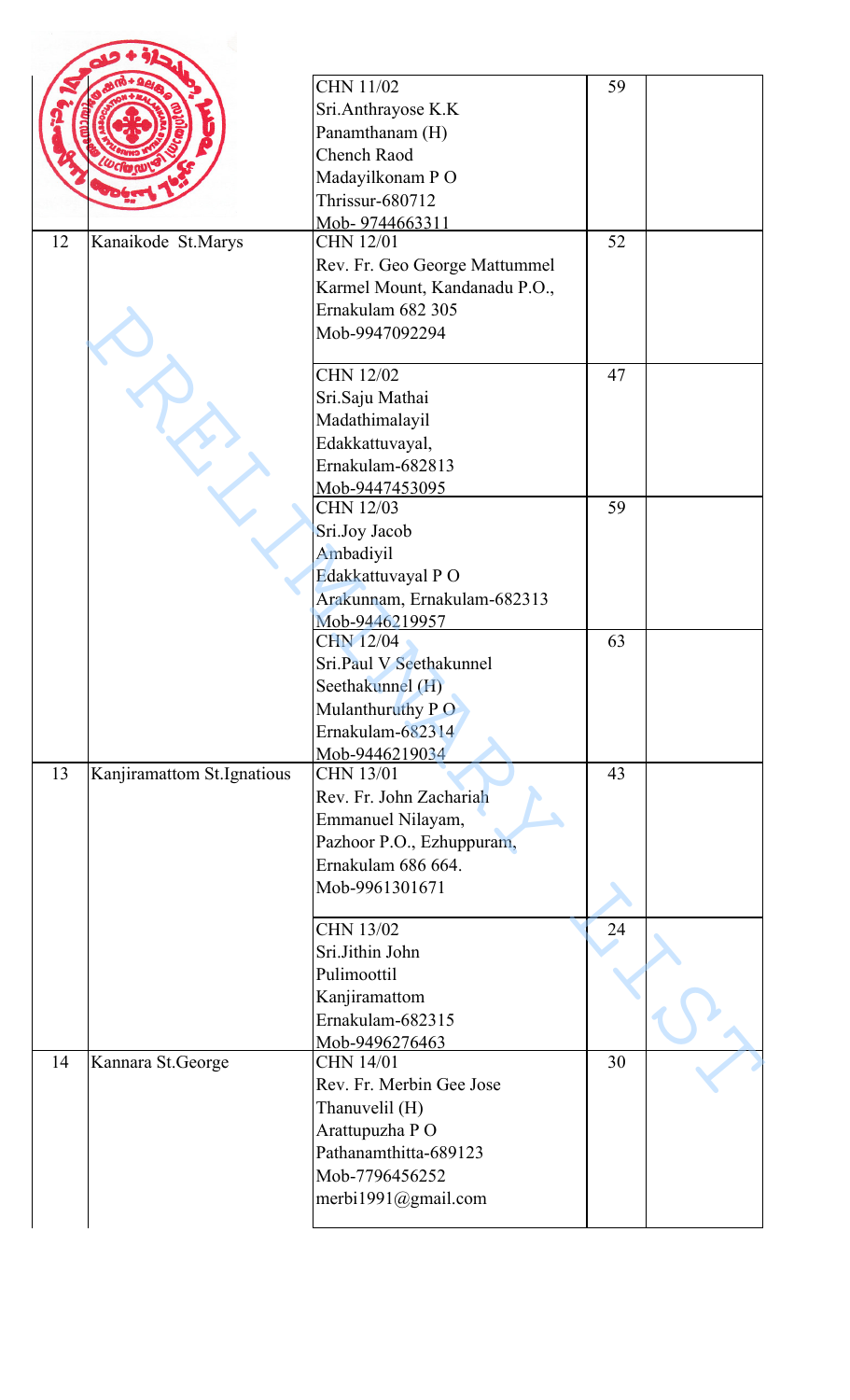|    |                            | <b>CHN 14/02</b>                   | 54 |  |
|----|----------------------------|------------------------------------|----|--|
|    |                            | Sri.Kuruvilla Cherian              |    |  |
|    |                            | Pathiparambil (H)                  |    |  |
|    |                            | Peechi PO                          |    |  |
|    |                            | Thrissur                           |    |  |
|    |                            | Mob-80788823032                    |    |  |
|    |                            | <b>CHN 14/03</b>                   | 58 |  |
|    |                            | Sri.Abraham M.P                    |    |  |
|    |                            |                                    |    |  |
|    |                            | Mattathil (H)                      |    |  |
|    |                            | Kannara PO                         |    |  |
|    |                            | Thrissur, Payyanam-680652          |    |  |
|    |                            | Mob-8128486048                     |    |  |
|    |                            | abrahammattathil3@gmail.com        |    |  |
| 15 | Karippakkunnu Mar Baselios | <b>CHN 15/01</b>                   | 39 |  |
|    |                            | Rev.Fr.David Thankachen            |    |  |
|    |                            | T.S.Villa                          |    |  |
|    |                            | Bharanickavu                       |    |  |
|    |                            | Bharanickavu PO                    |    |  |
|    |                            | Alappuzha-690503                   |    |  |
|    |                            | Mob-9847339042                     |    |  |
|    |                            | frdavidt@gmail.com                 |    |  |
|    |                            | <b>CHN 15/02</b>                   | 45 |  |
|    |                            | Sri.Joby N.S                       |    |  |
|    |                            | Nellikkal (H)                      |    |  |
|    |                            | Chuvannamannu PO                   |    |  |
|    |                            | Thrissur-680652                    |    |  |
|    |                            | Mob-9048323125                     |    |  |
|    |                            | hevanscioby@gmail.com              |    |  |
|    |                            | CHN 15/03                          | 43 |  |
|    |                            | Sri.Eldo P.Poulose                 |    |  |
|    |                            | Puthussinakudi (H)                 |    |  |
|    |                            | Kannara PO                         |    |  |
|    |                            | <b>Thrissur-680652</b>             |    |  |
|    |                            |                                    |    |  |
|    |                            | Mob-7012257872                     |    |  |
|    |                            | eldhoalpara@gmail.com              |    |  |
|    |                            | <b>CHN 15/04</b>                   | 41 |  |
|    |                            | Sri.Shejo P.Chacko                 |    |  |
|    |                            | Palakkathadathil                   |    |  |
|    |                            | Pattikad PO                        |    |  |
|    |                            | Mudicode                           |    |  |
|    |                            | <b>Thrissur-680652</b>             |    |  |
|    |                            | Mob-9447317570                     |    |  |
|    |                            | shijonp.chacko@gmail.com           |    |  |
| 16 | Kattilappoovam St.Marys    | CHN 16/01                          | 33 |  |
|    |                            | Rev.Fr.Rance Thomas Chacko         |    |  |
|    |                            | St. Gregorios Orthodox Catholicate |    |  |
|    |                            | Centre                             |    |  |
|    |                            | Kattilapoovam P O, Kattilapoovam   |    |  |
|    |                            | <b>Thrisur-680028</b>              |    |  |
|    |                            | Mob-9496807180                     |    |  |
|    |                            | rancevayala@gmail.com              |    |  |
|    |                            |                                    |    |  |
|    |                            |                                    |    |  |
|    |                            |                                    |    |  |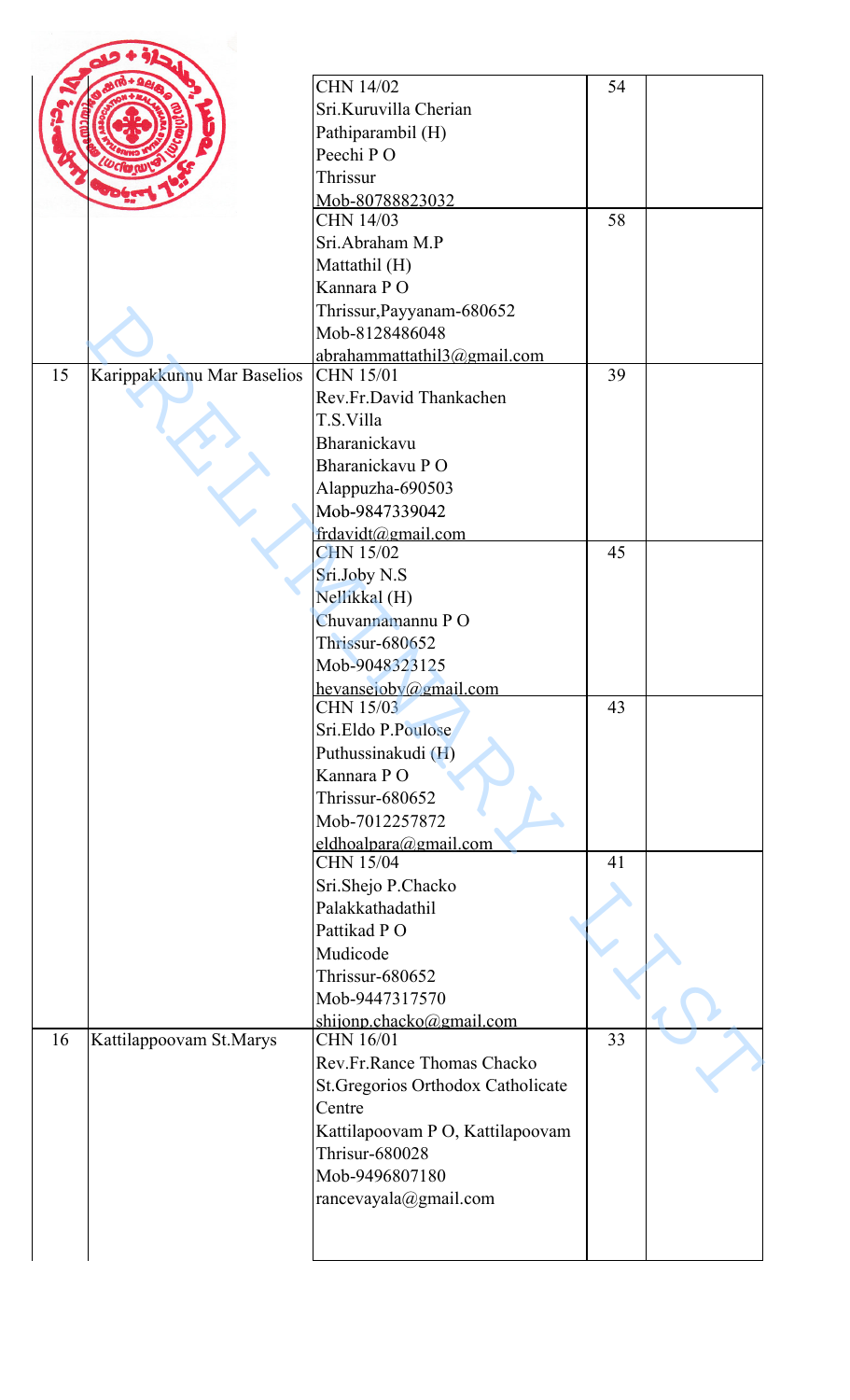|    |                          | <b>CHN 16/02</b>                   | 55 |  |
|----|--------------------------|------------------------------------|----|--|
|    |                          | Sri.Jose U P                       |    |  |
|    |                          | Urumbil (H)                        |    |  |
|    |                          | Thozhuthala                        |    |  |
|    |                          | Kattilapoovam PO,                  |    |  |
|    |                          | Thrissur-680028                    |    |  |
|    |                          | Mob-9495739953                     |    |  |
|    |                          | joseurumbil.1964@gmail.com         |    |  |
|    |                          | CHN 16/03                          | 57 |  |
|    |                          | Sri.Jose K Thomas                  |    |  |
|    |                          | Karandipillil (H)                  |    |  |
|    |                          | Kattilapoovam PO                   |    |  |
|    |                          | Varikulam, Thrissur-680028         |    |  |
|    |                          | Mob-9495783048                     |    |  |
|    |                          | josethomas65@gmail.com             |    |  |
|    |                          | <b>CHN 16/04</b>                   | 50 |  |
|    |                          | Sri.Baiju M J                      |    |  |
|    |                          | Markarayil (H)                     |    |  |
|    |                          | Kattilapoovam PO                   |    |  |
|    |                          | Pullamkandam                       |    |  |
|    |                          | <b>Thrissur-680028</b>             |    |  |
|    |                          | Mob-9447310770                     |    |  |
|    |                          | marvelenterprises.1230@gmail.com   |    |  |
| 17 | Koratty St.Kuriakose     | <b>CHN 17/01</b>                   | 32 |  |
|    |                          | Rev.Fr.Silin K Nixon               |    |  |
|    |                          | (Geevarghese Nixon)                |    |  |
|    |                          | <b>Bethel Ashram</b>               |    |  |
|    |                          | Puthencruz, Ernakulam, Kaipattor   |    |  |
|    |                          | Hammodu, Nariyapuram               |    |  |
|    |                          | Pathaanamthitta-689513             |    |  |
|    |                          | Mob-6238021339                     |    |  |
|    |                          | silinbr@gmail.com                  |    |  |
|    |                          | <b>CHN 17/02</b>                   | 57 |  |
|    |                          | Sri.Jacob Mathew                   |    |  |
|    |                          | Chalakariyil (H)                   |    |  |
|    |                          | Koratty P O, Thrissur-680308       |    |  |
|    |                          | Mob-9895790993                     |    |  |
|    |                          | <b>CHN 17/03</b>                   | 43 |  |
|    |                          | Sri.Sanjo Varghese                 |    |  |
|    |                          | Padayattil (H)                     |    |  |
|    |                          | Koratty East PO                    |    |  |
|    |                          | Near Sugathi Jn                    |    |  |
|    |                          | <b>Thrissur-680308</b>             |    |  |
| 18 | Manthuruthel St.John The | Mob-9446427418<br><b>CHN 18/01</b> | 65 |  |
|    |                          |                                    |    |  |
|    | <b>Baptist</b>           | Rev.Fr. Abraham Edampadam          |    |  |
|    |                          | Edampadathu House,                 |    |  |
|    |                          | Mulanthuruthy P.O.,                |    |  |
|    |                          | Ernakulam 682314.                  |    |  |
|    |                          | Mob-9447379497                     |    |  |
|    |                          |                                    |    |  |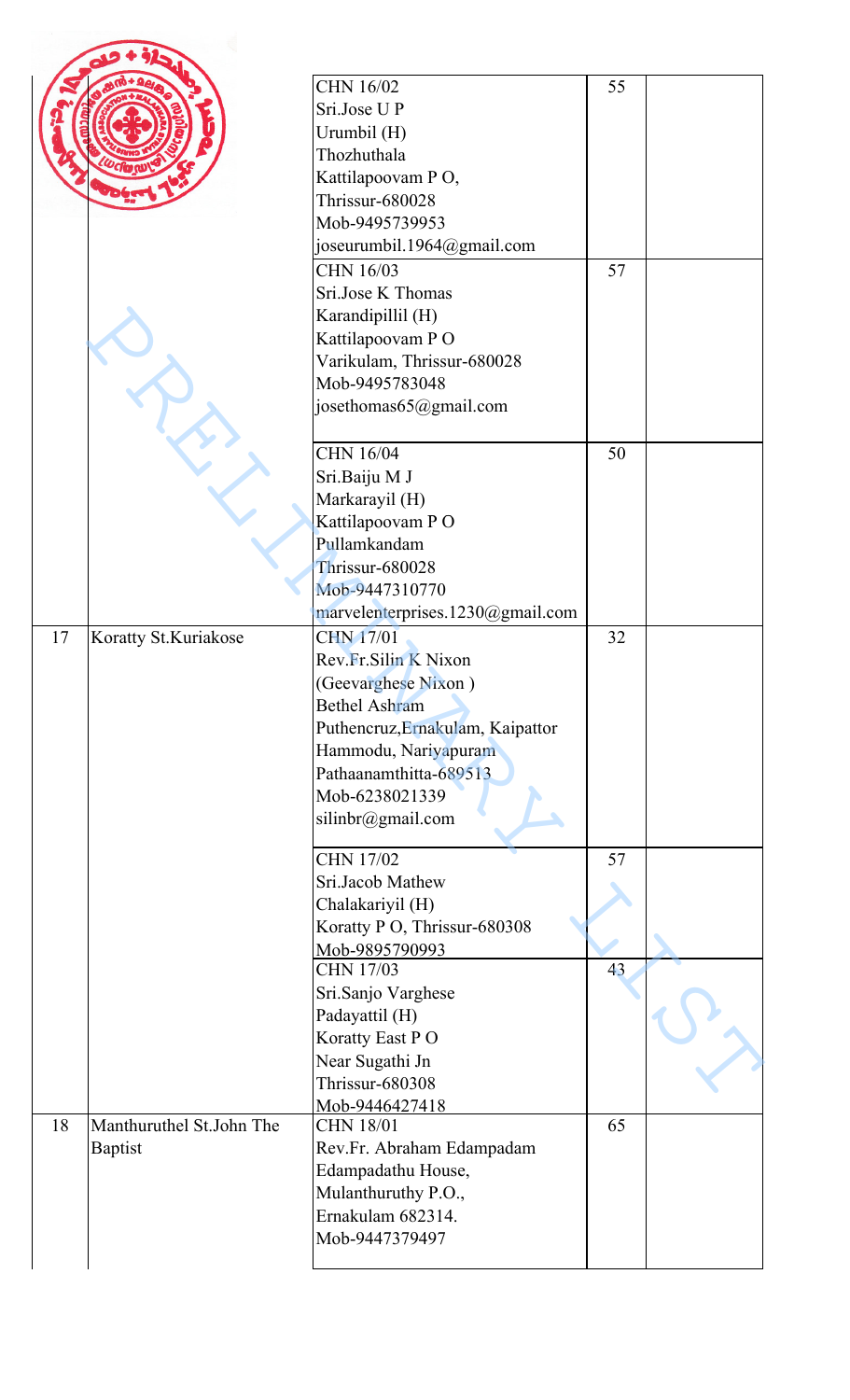| <b>CHN 18/02</b>                                   | 61 |  |
|----------------------------------------------------|----|--|
| Sri.C.V.John                                       |    |  |
| Cheruthottil                                       |    |  |
| Eroor P O, Kallara Raod                            |    |  |
| Tripunithura-682306                                |    |  |
| Mob-9847088108                                     |    |  |
| anu.eroor@gmail.com                                |    |  |
| <b>CHN 18/03</b>                                   | 55 |  |
| Sri.Babychen M.P                                   |    |  |
| Moolakuzhiyil                                      |    |  |
| Chethikode PO                                      |    |  |
| Kanjiramattom-682315                               |    |  |
| Mob-9961082066<br><b>CHN 18/04</b>                 |    |  |
| Sri.Georgekutty E J                                |    |  |
| Edamattathil                                       |    |  |
| Kanjiramattom P O-682315                           |    |  |
| Mob-9447805040                                     |    |  |
| georgekutty@gmail.com                              |    |  |
| Mulanthuruthy Mar Thoman<br><b>CHN 19/01</b><br>19 | 59 |  |
| Rev.Fr.James Geevarghese                           |    |  |
| Marhommanpally                                     |    |  |
| Mulanthuruthy,                                     |    |  |
| Ernakulam-682314                                   |    |  |
| Mob-9497257474                                     |    |  |
| friames2003@hotmail.com                            |    |  |
| CHN 19/02<br>Sri.K.C.Wilson                        | 70 |  |
| Koluthal $(H)$                                     |    |  |
| Mulanthuruthy                                      |    |  |
| Ernakulam-682314                                   |    |  |
| Mob-9895755299                                     |    |  |
| wilsonkc $742$ @gmail.com                          |    |  |
| <b>CHN 19/03</b>                                   | 53 |  |
| Sri.Gijy K John                                    |    |  |
| Koomullil (H)                                      |    |  |
| Mulanthuruthy                                      |    |  |
| Thalakode P O-682314                               |    |  |
| Mob-9447459755                                     |    |  |
| gijykoomullil22@gmail.com<br><b>CHN 19/04</b>      | 44 |  |
| Sri.Joe Pollayil                                   |    |  |
| Pollayil (H)                                       |    |  |
| Karikode-682314                                    |    |  |
| Mulanthuruthy                                      |    |  |
| Mob-9447508357                                     |    |  |
| advioepollavil@gmail.com                           |    |  |
| <b>CHN 19/05</b>                                   | 35 |  |
| Sri.Arun P.John                                    |    |  |
| Puliyattu (H)                                      |    |  |
| Paingarappilly PO                                  |    |  |
| Mulanthuruthy<br>Mob-9846778844                    |    |  |
| arunpzu@gmail.com                                  |    |  |
|                                                    |    |  |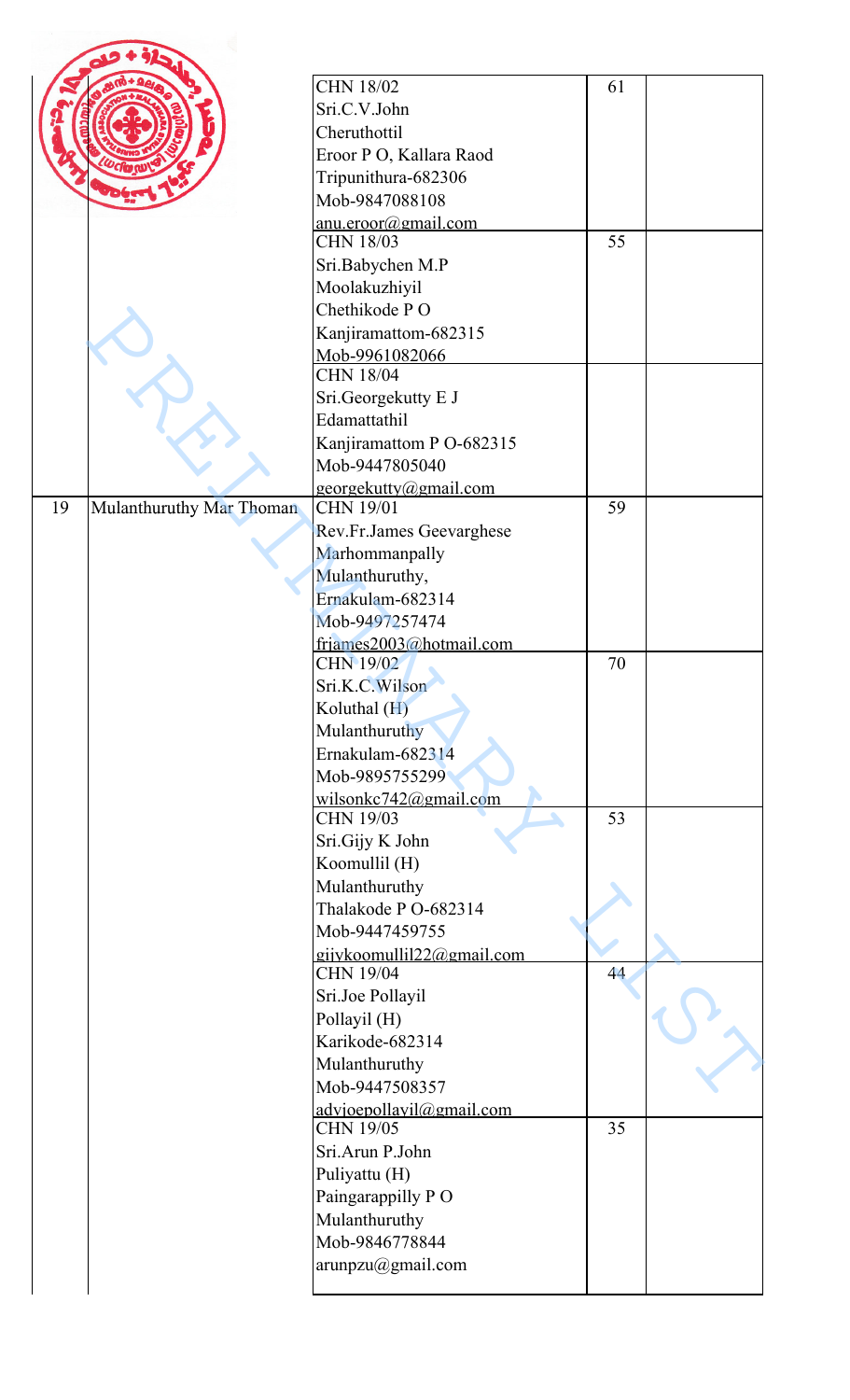|    |                         | <b>CHN 19/06</b>                              | 58 |  |
|----|-------------------------|-----------------------------------------------|----|--|
|    |                         | Sri.Anoop Zacharih                            |    |  |
|    |                         | Pezhunkal (H)                                 |    |  |
|    |                         | Thalakode PO                                  |    |  |
|    |                         | Mulanthuruthy-682314                          |    |  |
|    |                         | Mob-9961821415                                |    |  |
|    |                         | anoopazachariah@gmail.com<br><b>CHN 19/07</b> | 58 |  |
|    |                         | Sri.Ebin Mathai Ponodath                      |    |  |
|    |                         | Ponodath (H)                                  |    |  |
|    |                         | Ambalaloor P O-682315                         |    |  |
|    |                         | Via-Kanjiramattom                             |    |  |
|    |                         | Mob-9447987433                                |    |  |
|    |                         | ebinponodatu@gmail.com                        |    |  |
| 20 | Marackal St. George     | CHN 20/01                                     | 72 |  |
|    |                         | Rev.Fr. George Mattom                         |    |  |
|    |                         | Mattathil House,                              |    |  |
|    |                         | Chuvannamannu P.O.,                           |    |  |
|    |                         | Thrissur 680 652.                             |    |  |
|    |                         | Mob-9895670597                                |    |  |
|    |                         |                                               |    |  |
|    |                         | <b>CHN 20/02</b>                              | 65 |  |
|    |                         | Sri.Easo Varghese                             |    |  |
|    |                         | Plamoottil (H)<br>Alapara, Kannara PO         |    |  |
|    |                         | 680652                                        |    |  |
|    |                         | Mob-9820043193                                |    |  |
| 21 | Murikkungal St.Marys    | <b>CHN 21/01</b>                              | 39 |  |
|    |                         | Rev. Fr. Alex P. George                       |    |  |
|    |                         | Pooparayil House,                             |    |  |
|    |                         | Pangarapilly P.O.,                            |    |  |
|    |                         | Mulanthruthy,                                 |    |  |
|    |                         | Ernakulam 682 314.                            |    |  |
|    |                         | Mob-9400840709                                |    |  |
|    |                         |                                               |    |  |
|    |                         | CHN 21/02                                     | 66 |  |
|    |                         | Sri.Thomas I.K                                |    |  |
|    |                         | Inchakuzhiyil (H)                             |    |  |
|    |                         | Mankvttipaadam<br>Pady PO                     |    |  |
|    |                         | Kodaly, Thrissur                              |    |  |
|    |                         | Mob-9539612575                                |    |  |
| 22 | Nehrunagar St.Gregorios | <b>CHN 22/01</b>                              | 66 |  |
|    |                         | Rev.Fr.John Pulikottle                        |    |  |
|    |                         | St.Gregorios Orthodox church                  |    |  |
|    |                         | Nehru Nagar                                   |    |  |
|    |                         | Kuriachira, Thrissur-680006                   |    |  |
|    |                         | Mob-9497800699                                |    |  |
|    |                         | pulikottleachen@gmail.com                     |    |  |
|    |                         | <b>CHN 22/02</b>                              | 50 |  |
|    |                         | Sri.Samuel E.D                                |    |  |
|    |                         | Elanjikulangara Puthenveedu                   |    |  |
|    |                         | <b>St.Paul's Street</b>                       |    |  |
|    |                         | Kuriachira P O, Thrissur-680006               |    |  |
|    |                         | Mob-9495568233                                |    |  |
|    |                         | samueled2015@gmail.com                        |    |  |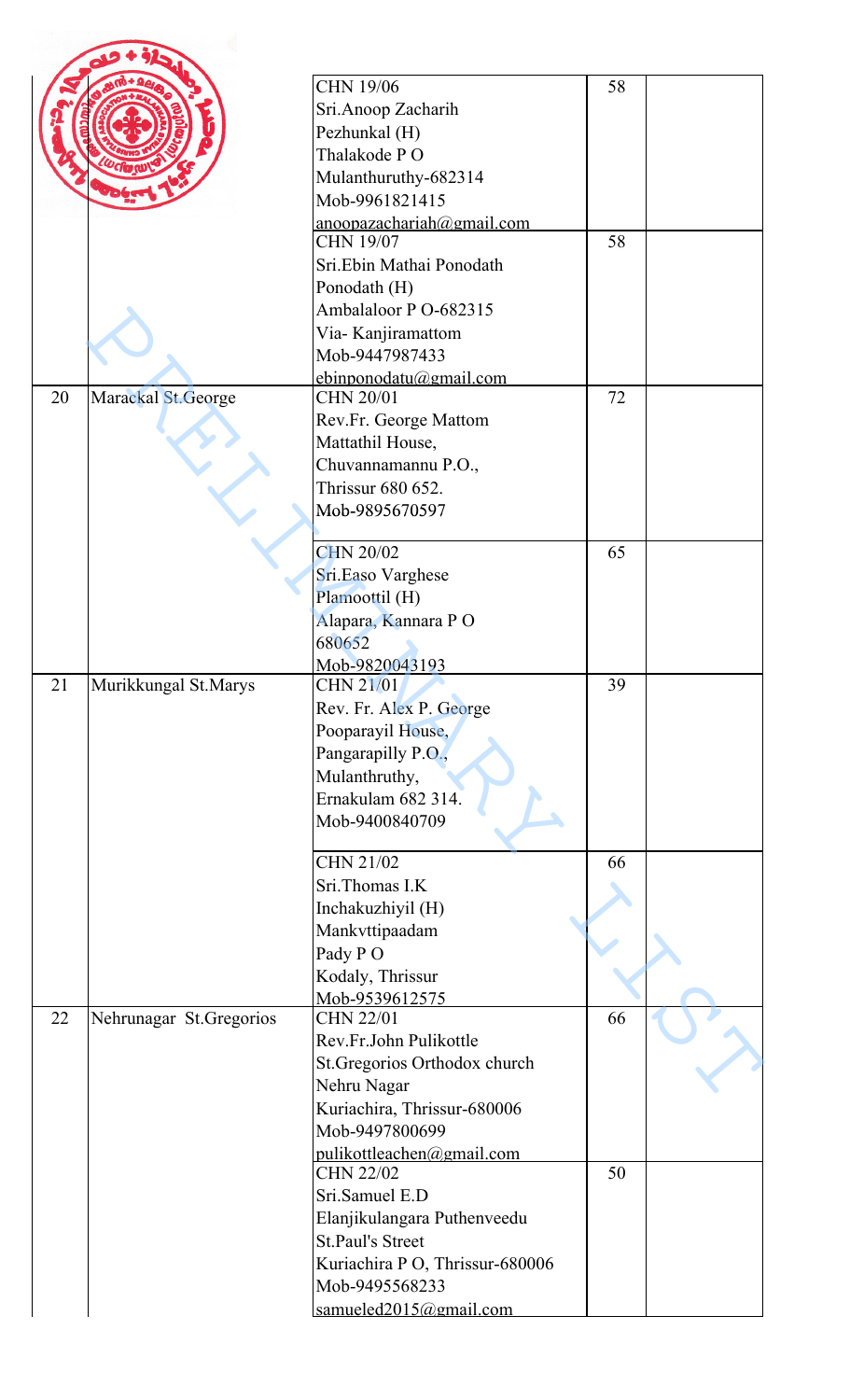|    |                         | <b>CHN 22/03</b>                    | 74 |  |
|----|-------------------------|-------------------------------------|----|--|
|    |                         | Sri.Joy P.I                         |    |  |
|    |                         | Panakkal (H)                        |    |  |
|    |                         | 4th Avenue Line                     |    |  |
|    |                         | Mosco Raod, Anchery PO              |    |  |
|    |                         | Thrissur-680006                     |    |  |
|    |                         | Mob-9388723340                      |    |  |
| 23 | Padamugal St.John The   | jovittyara@gmail.com<br>CHN 23/01   | 49 |  |
|    | <b>Baptist</b>          | Rev.Fr.John George                  |    |  |
|    |                         | St.John the Baptist Orthodox Syrian |    |  |
|    |                         | church                              |    |  |
|    |                         | Padamugal                           |    |  |
|    |                         |                                     |    |  |
|    |                         | Kakkanadu P O, Kochi-30             |    |  |
|    |                         | Mob-9846105719<br><b>CHN 23/02</b>  |    |  |
|    |                         | Sri.Regi C George                   |    |  |
|    |                         | 7, CYD, Tanzeel Chalet              |    |  |
|    |                         | Kumaranasan Raod                    |    |  |
|    |                         | Kadavanthara P O-682020             |    |  |
|    |                         | Mob-9447031833                      |    |  |
|    |                         | <b>CHN 23/03</b>                    | 64 |  |
|    |                         | Sri.C.A.Abraham                     |    |  |
|    |                         | Kottappallil (H)                    |    |  |
|    |                         | Pipe Lane Raod                      |    |  |
|    |                         | Thrikakara, Kochi-682021            |    |  |
|    |                         | Mob-9446140629                      |    |  |
|    |                         | <b>CHN 23/04</b>                    | 76 |  |
|    |                         | Sri.Iype C Philip                   |    |  |
|    |                         | Noel Signal                         |    |  |
|    |                         | Kakkanad                            |    |  |
|    |                         | Kochi                               |    |  |
|    |                         | Mob-9447720501                      |    |  |
|    |                         | <b>CHN 23/05</b>                    | 61 |  |
|    |                         | Sri.Johnson K Abraham               |    |  |
|    |                         | Kaippallil Kolakottu                |    |  |
|    |                         | South Vahakkala                     |    |  |
|    |                         | Kakkanad-682030                     |    |  |
|    |                         | Mob-9961452225                      |    |  |
| 24 | Palarivattom St. George | johnsonka61@gmail.com<br>CHN 24/01  | 73 |  |
|    | Valiyapalli             | Rev. Fr. P.I. Varghese              |    |  |
|    |                         | Pallattu House, Ponoth Road,        |    |  |
|    |                         | Kaloor, Kochi 682 017.              |    |  |
|    |                         | Mob-9447364119                      |    |  |
|    |                         | frvipto@gmail.com                   |    |  |
|    |                         |                                     |    |  |
|    |                         | <b>CHN 24/02</b>                    | 61 |  |
|    |                         | Sri.Alexander K John                |    |  |
|    |                         | 35/2908, Pallath Raod               |    |  |
|    |                         | Thammanam, Kochi-682032             |    |  |
|    |                         | Mob-9388640690                      |    |  |
|    |                         | sales@talcokerala.com               |    |  |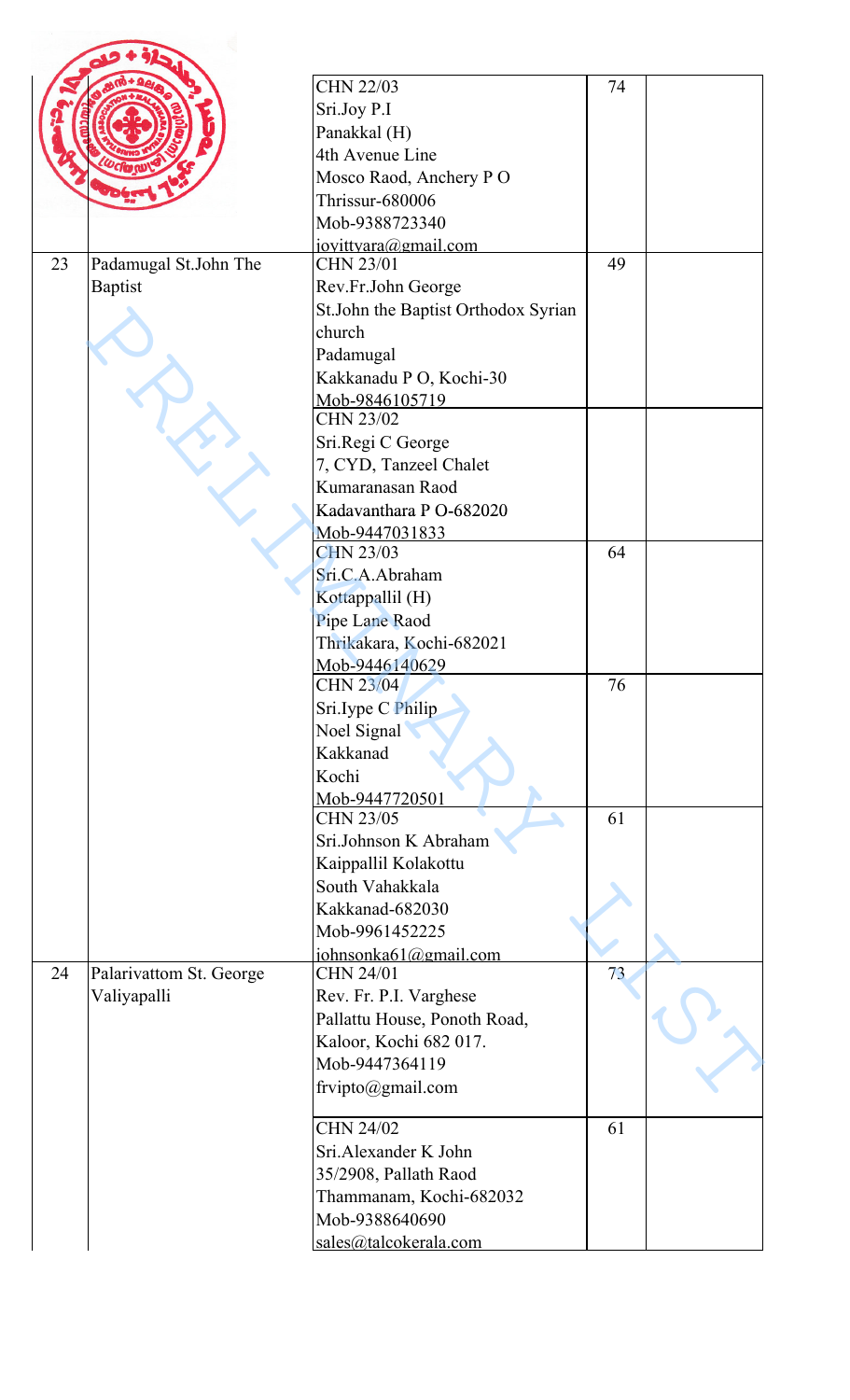|    |                           | <b>CHN 24/03</b>                            | 76 |  |
|----|---------------------------|---------------------------------------------|----|--|
|    |                           | Sri.Varghese D                              |    |  |
|    |                           | <b>Blesson Villa</b>                        |    |  |
|    |                           | Pulikkillam West                            |    |  |
|    |                           | Road Chembumukku                            |    |  |
|    |                           | Kochi-682030                                |    |  |
|    |                           | Mob-9447233177                              |    |  |
|    |                           | varghese2409@gmail.com                      |    |  |
|    |                           | <b>CHN 24/04</b>                            | 76 |  |
|    |                           | Sri.Mathew P.V                              |    |  |
|    |                           | Ashadeep CRA No F 47                        |    |  |
|    |                           | Sunder Nagar, Edappally                     |    |  |
|    |                           | Ernakulam, Kochi-682024                     |    |  |
|    |                           | Mob-9809599123                              |    |  |
|    |                           | piviem45@gmail.com<br><b>CHN 24/05</b>      |    |  |
|    |                           | Sri.Reji V Daniel                           |    |  |
|    |                           | Valiyaveettil 33/2752 A                     |    |  |
|    |                           |                                             |    |  |
|    |                           | Mytri Road, Chakkaraparambu                 |    |  |
|    |                           | S.Thammanam, Kochi-682032<br>Mob-9447414075 |    |  |
|    |                           |                                             |    |  |
|    |                           | CHN 24/06                                   | 68 |  |
|    |                           | Sri. Varghese Kuruvilla                     |    |  |
|    |                           | Kollamparambil (H)                          |    |  |
|    |                           | <b>BTS RANW-216</b>                         |    |  |
|    |                           | <b>BTS Road, Edapally</b>                   |    |  |
|    |                           | Kochi-682024                                |    |  |
|    |                           | Mob-9495604201                              |    |  |
|    |                           | varghesekuruvillakollamparampil@g           |    |  |
|    |                           | mail.com                                    |    |  |
|    |                           | <b>CHN 24/07</b>                            | 53 |  |
|    |                           | Adv.Chacko P.C                              |    |  |
|    |                           | Mayblower Apts G-C                          |    |  |
|    |                           | North Janatha Raod                          |    |  |
|    |                           | Palarivattom, Kochi-682025                  |    |  |
|    |                           | Mob-9447139463                              |    |  |
|    |                           | peechcko1968@gmail.com                      |    |  |
| 25 | Pengamukk St.Peters & St. | <b>CHN 25/01</b>                            | 35 |  |
|    | Pauls                     | Rev.Fr.Vineeth Abraham                      |    |  |
|    |                           | St.Peter's & St.Paul's Orthodox Old         |    |  |
|    |                           | church                                      |    |  |
|    |                           | Pengamukku P O, Thrissur                    |    |  |
|    |                           | Mob-9747891375                              |    |  |
|    |                           | <b>CHN 25/02</b>                            | 65 |  |
|    |                           | Sri.Kochaippu Zachariah                     |    |  |
|    |                           | Pulikkottil (H)                             |    |  |
|    |                           | Pengamukku PO                               |    |  |
|    |                           | Thrissur-680544                             |    |  |
|    |                           | Mob-99462748/05                             |    |  |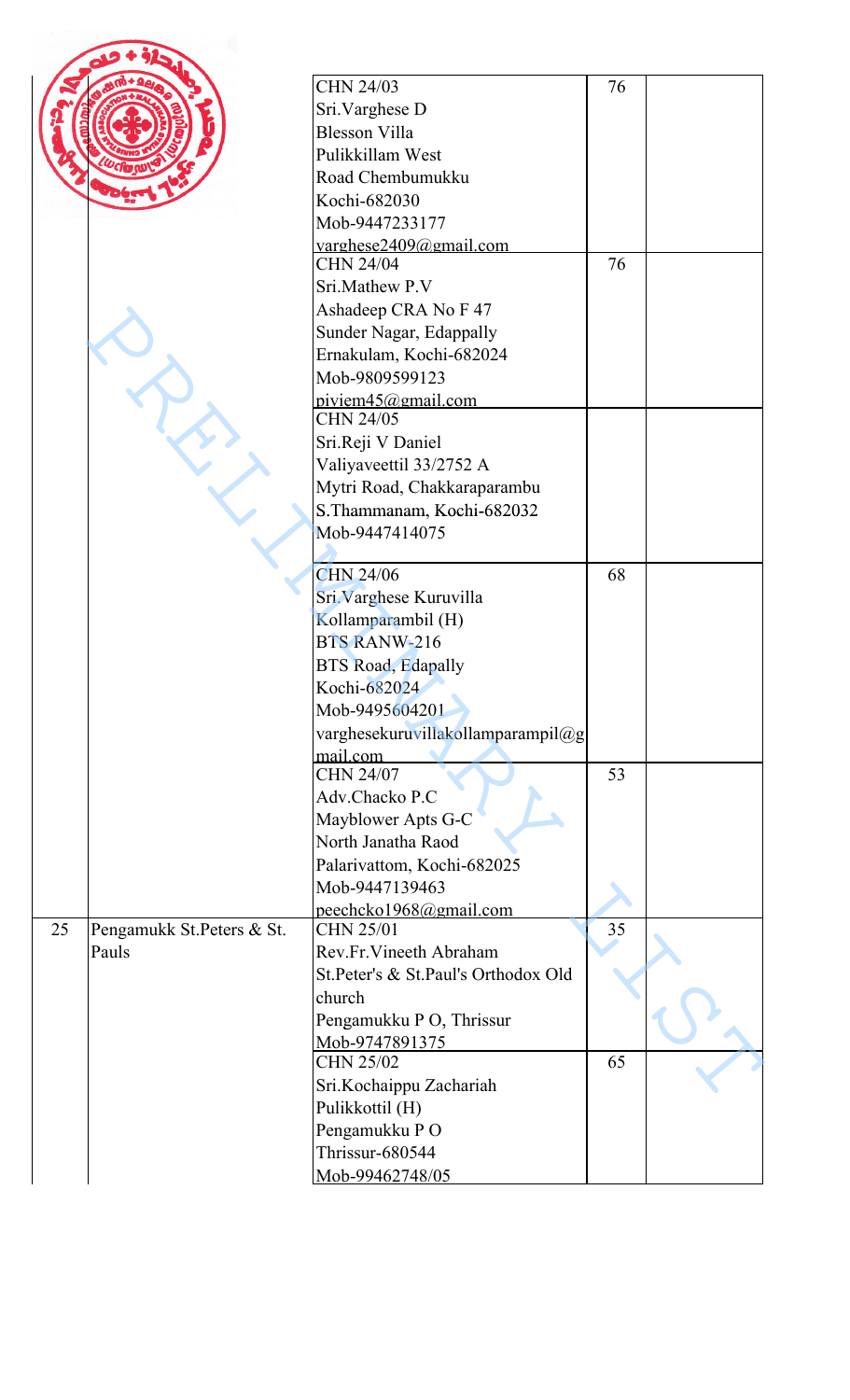|    |                           | <b>CHN 25/03</b>                   | 47 |            |
|----|---------------------------|------------------------------------|----|------------|
|    |                           |                                    |    |            |
|    |                           | Sri.Jaison George                  |    |            |
|    |                           | Cheruvathoor (H)                   |    |            |
|    |                           | F4, Trichur Homes                  |    |            |
|    |                           | Kuriachira, Thrissur-6             |    |            |
|    |                           | Mob-9526247247                     |    |            |
| 26 |                           | snsindialted@gmai.com<br>CHN 26/01 | 54 | M.C.Member |
|    | Poolakkal St.George       |                                    |    |            |
|    |                           | Rev. Fr. Joseph Karakkattu         |    | 2017-22    |
|    |                           | Karakkattu (H)                     |    |            |
|    |                           | Manalithara P.O., Kariyad,         |    |            |
|    |                           | Vadakancherry,                     |    |            |
|    |                           | Thrissur 680 589                   |    |            |
|    |                           | Mob-9496216690                     |    |            |
|    |                           | frjosephkarakkattu1@gmail.com      |    |            |
|    |                           | CHN 26/02                          | 31 |            |
|    |                           | Sri.Ajesh K.Thomas                 |    |            |
|    |                           | Kuttipurathu (H)                   |    |            |
|    |                           | Kurichikkara PO                    |    |            |
|    |                           | Thrissur                           |    |            |
|    |                           | Mob-9895801567                     |    |            |
|    |                           | ajeshkthomas91@gmail.com           |    |            |
| 27 | Thampurattimoola St.Marys | <b>CHN 27/01</b>                   | 39 |            |
|    |                           | Rev.Fr. Zachariah John             |    |            |
|    |                           | Kadavumannil (H)                   |    |            |
|    |                           | Puthusserry South PO               |    |            |
|    |                           | Pathanamthitta-689602              |    |            |
|    |                           | Mob-9447210942                     |    |            |
|    |                           |                                    |    |            |
|    |                           | <b>CHN 27/02</b>                   | 60 |            |
|    |                           | Sri.P.J.Sabu                       |    |            |
|    |                           | Punnachavuttil (H)                 |    |            |
|    |                           | Thonipara                          |    |            |
|    |                           | Puthur, Thrissur-680014            |    |            |
|    |                           | Mob-9847692697                     |    |            |
| 28 | Thenidukku Mar Gregorios  | <b>CHN 28/01</b>                   | 37 |            |
|    |                           | Rev.Fr. Zachariah Thomas           |    |            |
|    |                           | (Shaiju Cheriyan)                  |    |            |
|    |                           | Shyju Bhavan                       |    |            |
|    |                           | Chandanapally PO                   |    |            |
|    |                           | Pathanamthitta-689648              |    |            |
|    |                           | Mob-9846282849                     |    |            |
|    |                           |                                    |    |            |
|    |                           | <b>CHN 28/02</b>                   | 61 |            |
|    |                           | Sri.Rajan Mathew                   |    |            |
|    |                           | Puthenveettil Melethethil          |    |            |
|    |                           | Panthalampadam                     |    |            |
|    |                           | Panniyankara P O-678683            |    |            |
|    |                           | Mob-9496837161                     |    |            |
|    |                           | <b>CHN 28/03</b>                   | 51 |            |
|    |                           | Sri. Varkey George                 |    |            |
|    |                           | Chothiyakadavil                    |    |            |
|    |                           | Manickapadoam                      |    |            |
|    |                           | Vadakkaencherry P O-678683         |    |            |
|    |                           | Mob-9526748870,9894816612          |    |            |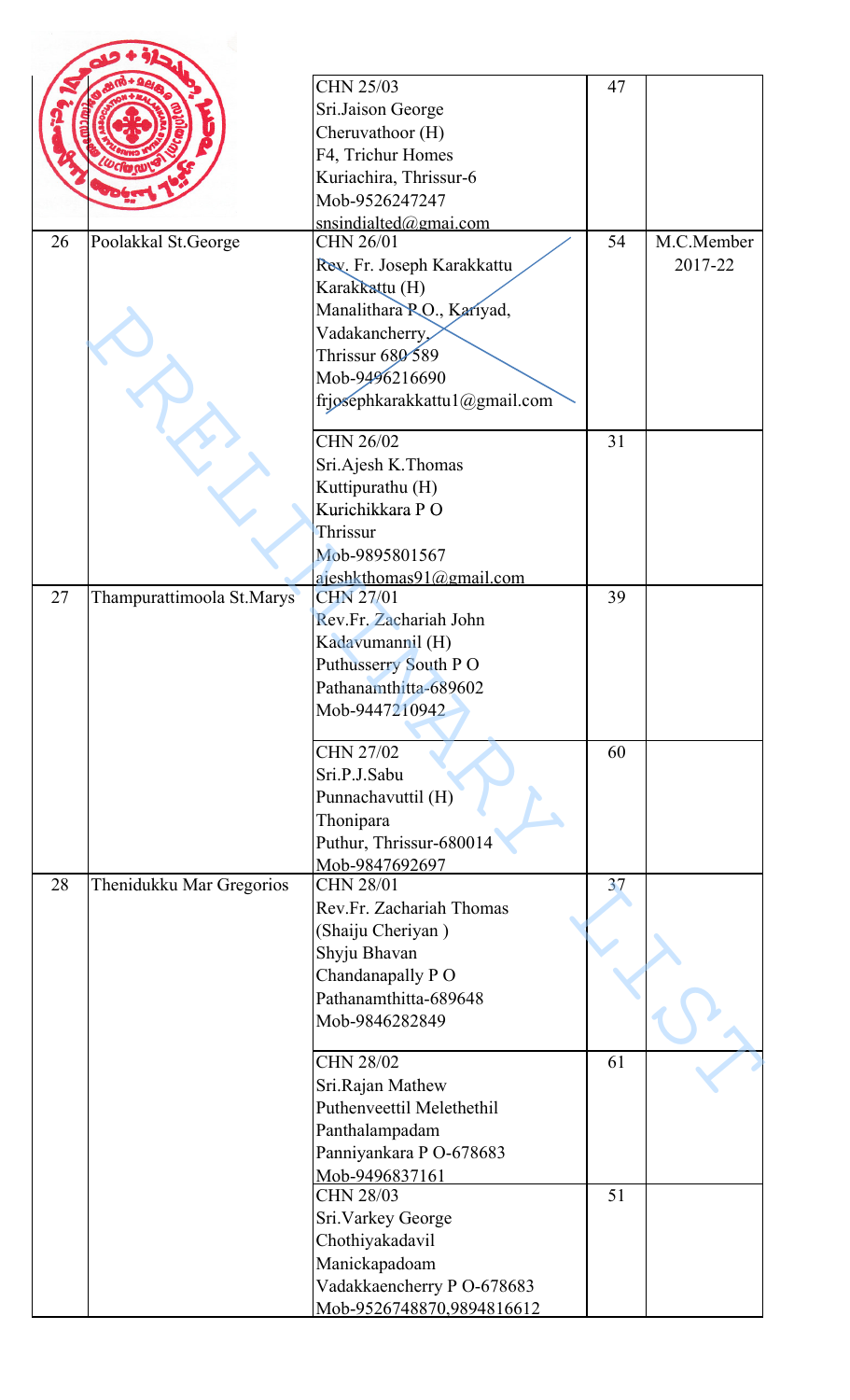|    | Thrumara wir St George     | <b>CHN 29/01</b>                             | 45 |            |
|----|----------------------------|----------------------------------------------|----|------------|
|    |                            | Rev. Fr. Prince Mathew                       |    |            |
|    |                            | Madathimyalil (H)                            |    |            |
|    |                            | Dhanya South Road                            |    |            |
|    |                            | Vennala, Kochi-682028                        |    |            |
|    |                            | Mob-9447456456                               |    |            |
|    |                            |                                              |    |            |
|    |                            | <b>CHN 29/02</b>                             | 74 |            |
|    |                            | Sri.John K.P                                 |    |            |
|    |                            | Valiyapoomathil (H)                          |    |            |
|    |                            | Veliyanad PO,                                |    |            |
|    |                            | Ernakulam-682313                             |    |            |
| 30 | Thripunithura St.Gregorios | Mob-9496225486<br>CHN 30/01                  | 72 | M.C.Member |
|    |                            | Rev.Fr.O.J.Jacob                             |    | 2017-22    |
|    |                            | Onasseril (H)                                |    |            |
|    |                            | Kadungamangalam                              |    |            |
|    |                            | Thiruvankulam PO                             |    |            |
|    |                            | Ernakulam-682305                             |    |            |
|    |                            | Mob-9447217956                               |    |            |
|    |                            | jacobonasseril@gmail.com                     |    |            |
|    |                            | <b>CHN 30/02</b>                             | 54 |            |
|    |                            | Sri.Mathew Oommen                            |    |            |
|    |                            | Valiyaparampil (H)                           |    |            |
|    |                            | Karingachira, Irimpanam PO                   |    |            |
|    |                            | Ernakulam-682309                             |    |            |
|    |                            | Mob-9388245282                               |    |            |
| 31 | Thrissur St.Ignatious      | pulariprinters@gmail.com<br><b>CHN 31/01</b> | 36 |            |
|    | Cathedral                  | Rev.Fr.John Baby                             |    |            |
|    |                            | St.Ignatius orthodox Cathedral               |    |            |
|    |                            | West Fort, Thrissur-680004                   |    |            |
|    |                            | Mob-9744102585                               |    |            |
|    |                            | johnbabysiby@gmail.com                       |    |            |
|    |                            | <b>CHN 31/02</b>                             | 54 |            |
|    |                            | Sri.Paulose K.V                              |    |            |
|    |                            | Kochamkudiyil (H)                            |    |            |
|    |                            | St.Joseph Hall Road                          |    |            |
|    |                            | Amala Nagar PO                               |    |            |
|    |                            | <b>Thrissur-680555</b>                       |    |            |
|    |                            | Mob-9447969826                               |    |            |
|    |                            | paulosekv13@gmail.com<br>CHN 31/03           | 46 |            |
|    |                            | Sri.Saji M.U                                 |    |            |
|    |                            | Mannimalakunnel (H)                          |    |            |
|    |                            | Aryam Padam, Kodannur PO                     |    |            |
|    |                            | <b>Thrissur-680563</b>                       |    |            |
|    |                            | Mob-9745454160                               |    |            |
|    |                            | sajikuttappy519@gmail.com<br>CHN 31/04       | 52 |            |
|    |                            | Sri.Shaji N.M                                |    |            |
|    |                            | Nirappathazhathu (H)                         |    |            |
|    |                            | 45/908-1                                     |    |            |
|    |                            | Elthuruth P O, Thrissur-680611               |    |            |
|    |                            | Mob-9496216921                               |    |            |
|    |                            | its4shaji@gmail.com                          |    |            |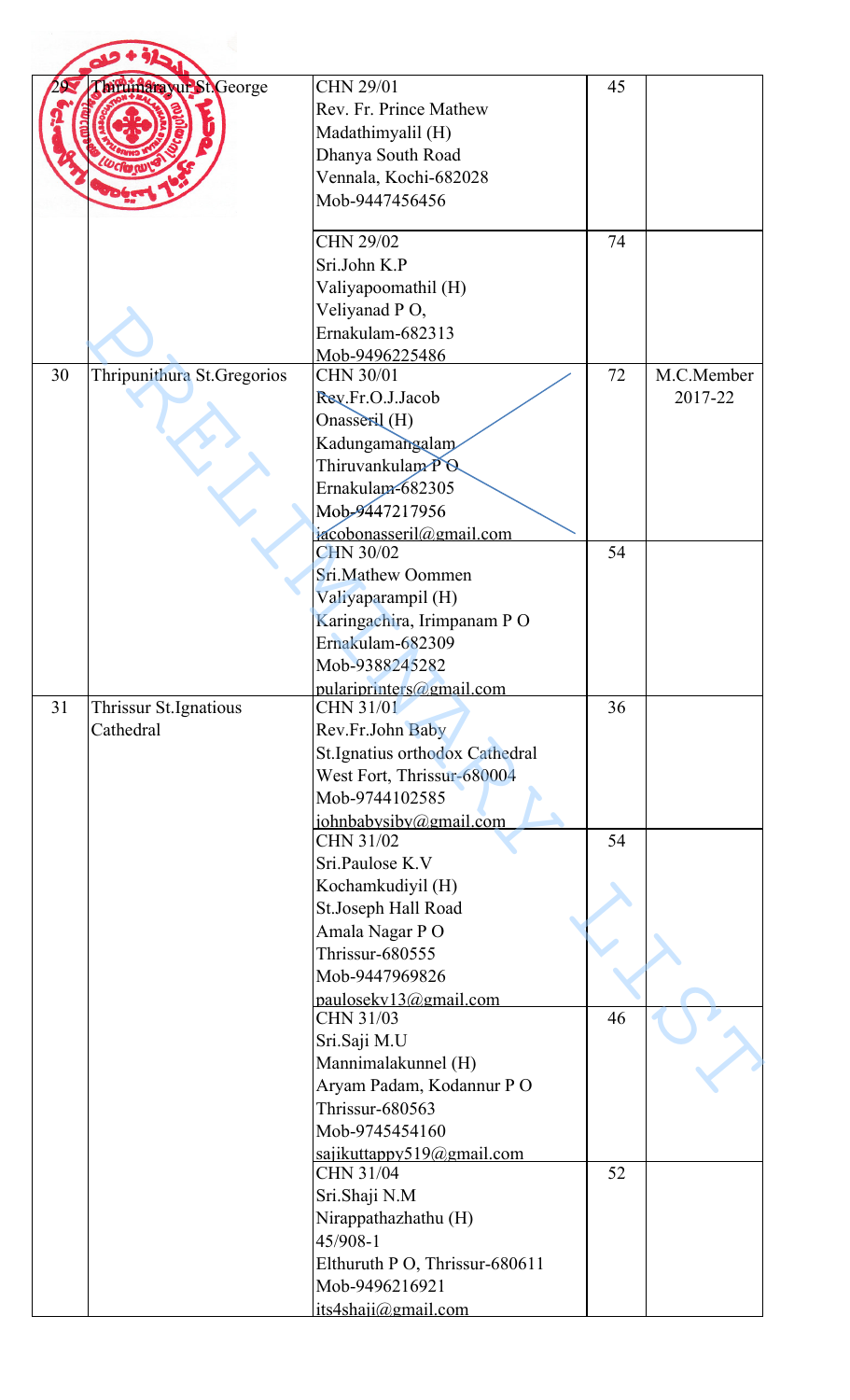|    | adavistode St. Marys         | <b>CHN 32/01</b><br>Rev. Fr. Kuriakose Thannikkott<br>DRAW 19-B, Maria Bhavan,<br>Dheseeya Kavala,<br>Vazhakala, Kochi 682 021.<br>Mob-9745548366 | 72 |  |
|----|------------------------------|---------------------------------------------------------------------------------------------------------------------------------------------------|----|--|
|    |                              | <b>CHN 32/02</b><br>Dr. Varghese Rajan<br>Njarthankal (H)<br>Vadavucode-682310<br>Mob-9947405666<br>dr.vargheserajan@gmail.com                    | 46 |  |
|    |                              | <b>CHN 32/03</b><br>Sri.K.Y.Raju<br>Keerikkattil (H)<br>Vadavucode-682310<br>Mob-8129092675                                                       | 63 |  |
|    |                              | rajuky18@gmail.com<br><b>CHN 32/04</b><br>Sri.Das T.A<br>Thekkedath (H)<br>Vadavucode-682310<br>Mob-9446276029<br>das.t. alias@gmail.com          | 55 |  |
| 33 | Vadayaparambu Mar<br>Bahanam | <b>CHN 33/01</b><br>Rev.Fr.Biju P Thomas<br>Panackamattom<br>Kottarathil<br>Niranam P O, Thiruvalla-689621<br>Mob-9745659263                      | 71 |  |
|    |                              | CHN 33/02<br>Sri.P.T.Jacob<br>Pulimalayil (H)<br>Thirumarayoor PO<br>Ernakulam-682313                                                             | 71 |  |
|    |                              | Mob-9447606051<br><b>CHN 33/03</b><br>Sri.Abi N Eldo<br>Nettadiyil (H)<br>Thirumarayoor PO<br>Ernakulam-682313<br>Mob-9446547582                  | 68 |  |
|    |                              | abineldo@yahoo.co.in<br><b>CHN 33/04</b><br>Sri.M.K.Thampi<br>Muringanattuparayil<br>Edackattuvayal PO<br>Ernakulam-682313                        | 56 |  |
|    |                              | Mob-9961675765<br>thampimk $65$ @gmail.com                                                                                                        |    |  |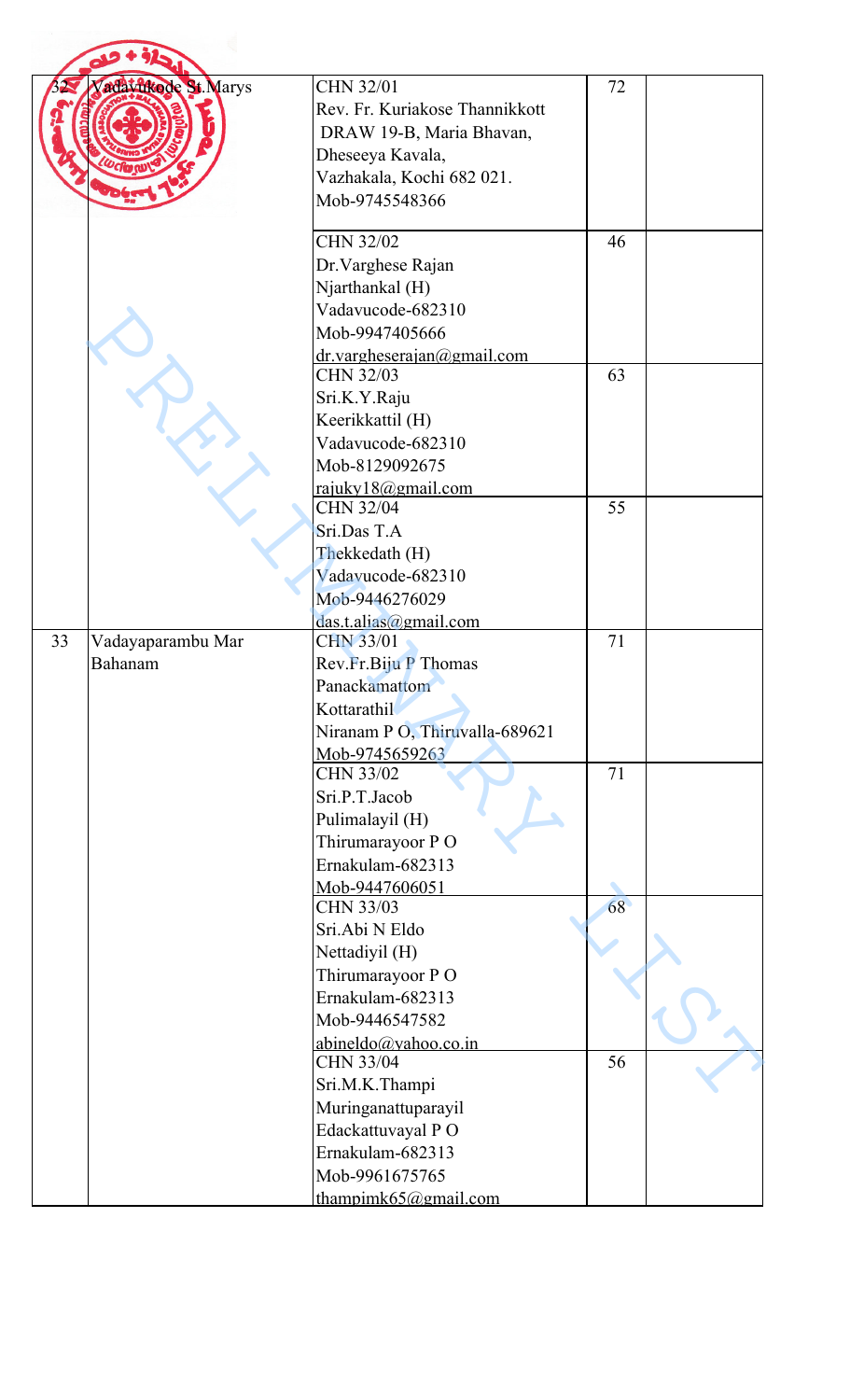|    |                       | <b>CHN 34/01</b>                         | 32 |  |
|----|-----------------------|------------------------------------------|----|--|
|    | aniyampara St. George | Rev.Fr. Geevarghese Joy                  |    |  |
|    |                       | $($ Leo K.T $)$                          |    |  |
|    |                       | Keeleth House                            |    |  |
|    |                       | Kottala PO                               |    |  |
|    |                       | Thrissur-680652                          |    |  |
|    |                       | Mob-9495936088                           |    |  |
|    |                       |                                          |    |  |
|    |                       | CHN 34/02                                | 58 |  |
|    |                       | Sri.Thomas varghese                      |    |  |
|    |                       | Thengone (H)                             |    |  |
|    |                       | Panniyankara PO                          |    |  |
|    |                       | Palakkad-678683                          |    |  |
|    |                       | Mob-9846030291                           |    |  |
|    |                       | <b>CHN 34/03</b>                         |    |  |
|    |                       | Sri.P.A.Markose                          |    |  |
|    |                       | Pettathanathu (H)                        |    |  |
|    |                       | Vaniampara PO                            |    |  |
|    |                       | Thrissur-680652                          |    |  |
|    |                       | Mob-9447623387<br>CHN 34/04              | 43 |  |
|    |                       | Sri.Thomas P abraham                     |    |  |
|    |                       | Puthenparambil (H)                       |    |  |
|    |                       | Panniyankara PO                          |    |  |
|    |                       | Kallingalpadam                           |    |  |
|    |                       | Palakkad-678683                          |    |  |
|    |                       | Mob-9946110782                           |    |  |
|    |                       | thomaspab $7@gmail.com$                  |    |  |
| 35 | Vattayi St.Marys      | <b>CHN 35/01</b>                         | 68 |  |
|    |                       | Rev.Fr. K.I. Elias                       |    |  |
|    |                       | Kollannur,                               |    |  |
|    |                       | Pump House Road,                         |    |  |
|    |                       | Perumbilavu P.O.,                        |    |  |
|    |                       | Thrissur 680519.                         |    |  |
|    |                       | Mob-9847663709                           |    |  |
|    |                       | aliasachan@gmail.com<br><b>CHN 35/02</b> | 55 |  |
|    |                       | Sri.Jimmy Kuriakose                      |    |  |
|    |                       | Kavvumpattu                              |    |  |
|    |                       | Vadakkevattai                            |    |  |
|    |                       | Kambukadu P O-680028                     |    |  |
|    |                       | Mob-9846174879                           |    |  |
| 36 | Vyttila St.Gregorios  | CHN 36/01                                | 50 |  |
|    |                       | Rev.Fr.Jiju Varghese                     |    |  |
|    |                       | Thundiyil (H)                            |    |  |
|    |                       | Angadical South PO                       |    |  |
|    |                       | Chengannur-689122                        |    |  |
|    |                       | Mob-8547451504                           |    |  |
|    |                       | frijuvarghese@gmail.com                  |    |  |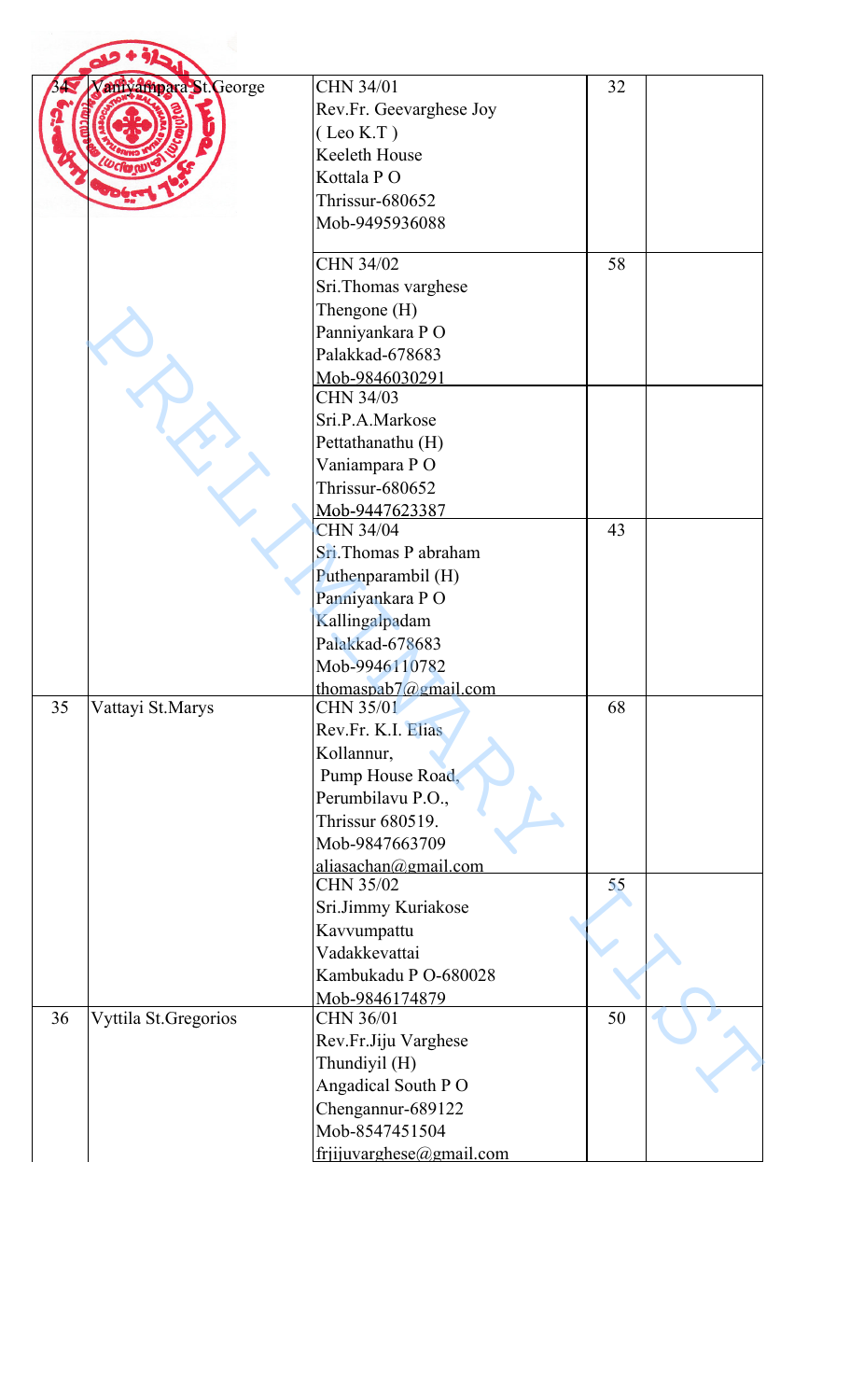|    |                      | CHN 36/02                                    | 48 |  |
|----|----------------------|----------------------------------------------|----|--|
|    |                      | Sri.Varghese V C                             |    |  |
|    |                      | Vandanathu Vayalil                           |    |  |
|    |                      | 2B A.C Lotus Flat                            |    |  |
|    |                      | Poonithura PO                                |    |  |
|    |                      | Cochin-38                                    |    |  |
|    |                      | Mob-9895239369                               |    |  |
|    |                      | trueeyekerala@gmail.com                      |    |  |
|    |                      | CHN 36/03                                    | 47 |  |
|    |                      | Sri.Saju Oommen                              |    |  |
|    |                      | Karukayil (H)                                |    |  |
|    |                      | Railnagar, Vyttica PO                        |    |  |
|    |                      | Kochi-682019                                 |    |  |
|    |                      | Mob-9633604225                               |    |  |
|    |                      | $common.\text{saju}(\hat{\omega})$ gmail.com |    |  |
|    |                      | CHN 36/04                                    |    |  |
|    |                      | Sri.C.A.Punnoose                             |    |  |
|    |                      | Chirathelattu 30119 (H)                      |    |  |
|    |                      | Poonithera P O, Kochi                        |    |  |
|    |                      | Mob-9847040193                               |    |  |
|    |                      | punnooseandrews $1$ @gmail.com               |    |  |
| 37 | Thevara St. Thomas   | <b>CHN 37/01</b>                             | 49 |  |
|    |                      | Rev.Fr. Simon Joseph                         |    |  |
|    |                      | Thazhayil shine Villa                        |    |  |
|    |                      | 12/253, B.JM Villas East Kunduvel            |    |  |
|    |                      | Vazhakkala                                   |    |  |
|    |                      | Kakkandu P.O Kochi-30                        |    |  |
|    |                      | Mob-9447010386                               |    |  |
|    |                      | rev.fr.simonjoseph@gmail.com                 |    |  |
|    |                      | <b>CHN 37/02</b>                             | 49 |  |
|    |                      | Sri.Liju Thomas                              |    |  |
|    |                      | Cheravallil (H)                              |    |  |
|    |                      | House No-05                                  |    |  |
|    |                      | Mularikkad Road                              |    |  |
|    |                      | Kothorthy, Thevara-682013                    |    |  |
|    |                      | Mob-9961403088                               |    |  |
|    |                      | lijuthomas2010@gmail.com                     |    |  |
|    |                      | <b>CHN 37/03</b>                             | 48 |  |
|    |                      | Sri.Stanley G John                           |    |  |
|    |                      | 58/771 Ashiya                                |    |  |
|    |                      | Priyadarsini Nagar                           |    |  |
|    |                      | Konthuruthu                                  |    |  |
|    |                      | Thevara-682013                               |    |  |
|    |                      | Mob-9745936601                               |    |  |
|    |                      | stanlevig@rediffmail.com                     |    |  |
|    |                      | <b>CHN 37/04</b>                             | 62 |  |
|    |                      | Sri.Sen George                               |    |  |
|    |                      | 60/2372 B                                    |    |  |
|    |                      | Kavuthadathil                                |    |  |
|    |                      | Sastru Nagar                                 |    |  |
|    |                      | Kadarathy                                    |    |  |
|    |                      | Kochi-682020                                 |    |  |
| 38 | Vennikulam St.George | Mob-9846021796                               |    |  |
|    |                      |                                              |    |  |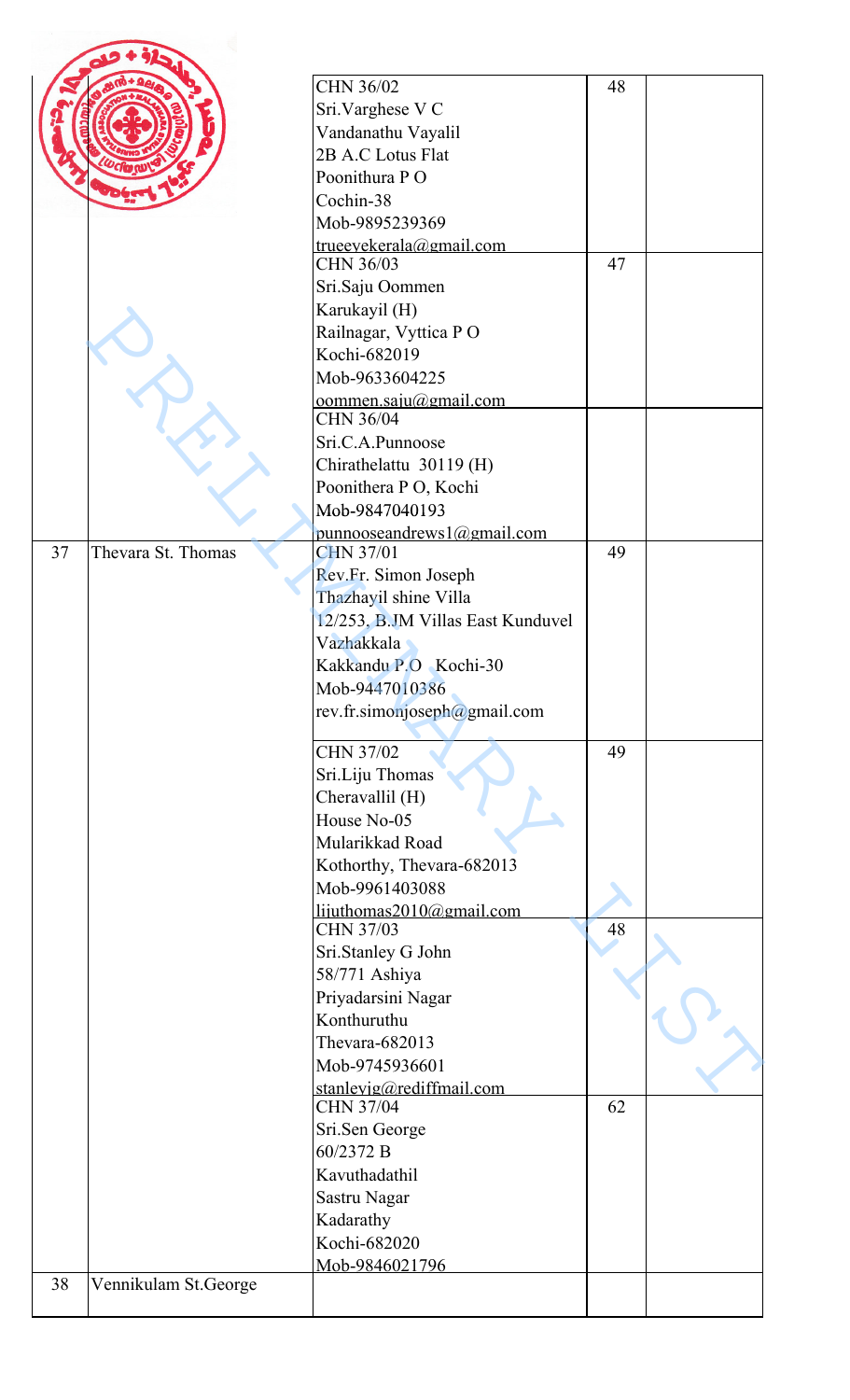|    | Cherai St. George        |  |  |
|----|--------------------------|--|--|
|    |                          |  |  |
|    | Kanjiramattom St. George |  |  |
|    | Karingachira St. George  |  |  |
| 42 | Arakkunnam St. George    |  |  |
| 43 | Thripunithara, Nadamel   |  |  |
|    | St.Marys                 |  |  |
|    |                          |  |  |
| 44 | Veloor St. George        |  |  |
|    |                          |  |  |
| 45 | Kadumgamangalam St.      |  |  |
|    | Peters & St. Pauls       |  |  |

## **ELECTED MANAGING COMMITTEE MEMBERS 2017-22**

| 44             | Veloor St. George   |                                                   |  |
|----------------|---------------------|---------------------------------------------------|--|
|                |                     |                                                   |  |
| 45             | Kadumgamangalam St. |                                                   |  |
|                | Peters & St. Pauls  |                                                   |  |
|                |                     |                                                   |  |
|                |                     | <b>ELECTED MANAGING COMMITTEE MEMBERS 2017-22</b> |  |
|                |                     |                                                   |  |
|                |                     |                                                   |  |
|                |                     | Rev.Fr.O.J. Jacob                                 |  |
|                |                     | <b>Onasseril House</b>                            |  |
|                |                     | Kadungamangalam,                                  |  |
|                |                     | Thiruvankulam P.O                                 |  |
|                |                     | Ernakulam-682305                                  |  |
|                |                     |                                                   |  |
|                |                     | Mob: 9447217956                                   |  |
|                |                     |                                                   |  |
| $\overline{2}$ |                     | Rev.Fr. Joseph Karakkattu                         |  |
|                |                     | Manalithara P.O. Kariyad                          |  |
|                |                     | Wadakkanchery Via.,                               |  |
|                |                     | Thrissur-680589                                   |  |
|                |                     | Mob-9496216690                                    |  |
|                |                     | frjosephkarakkattu1@gmail.com                     |  |
|                |                     |                                                   |  |
| $\overline{3}$ |                     | Adv. Johnson K Kurien                             |  |
|                |                     | Kulathumkal, No-26                                |  |
|                |                     | St.Jude Nagar,                                    |  |
|                |                     | St.Joseph Road, Thevara-682013                    |  |
|                |                     | Mob-9446700555                                    |  |
|                |                     | advjkkurien@gmail.com                             |  |
|                |                     |                                                   |  |
| $\overline{4}$ |                     | Sri.Shajan Philip                                 |  |
|                |                     | Thoppil House,                                    |  |
|                |                     |                                                   |  |
|                |                     | Vadakkancherry PO<br>Palakkad-678683              |  |
|                |                     |                                                   |  |
|                |                     | Mob-9446789000                                    |  |
|                |                     | shajanthoppil62@gmail.com                         |  |
|                |                     |                                                   |  |